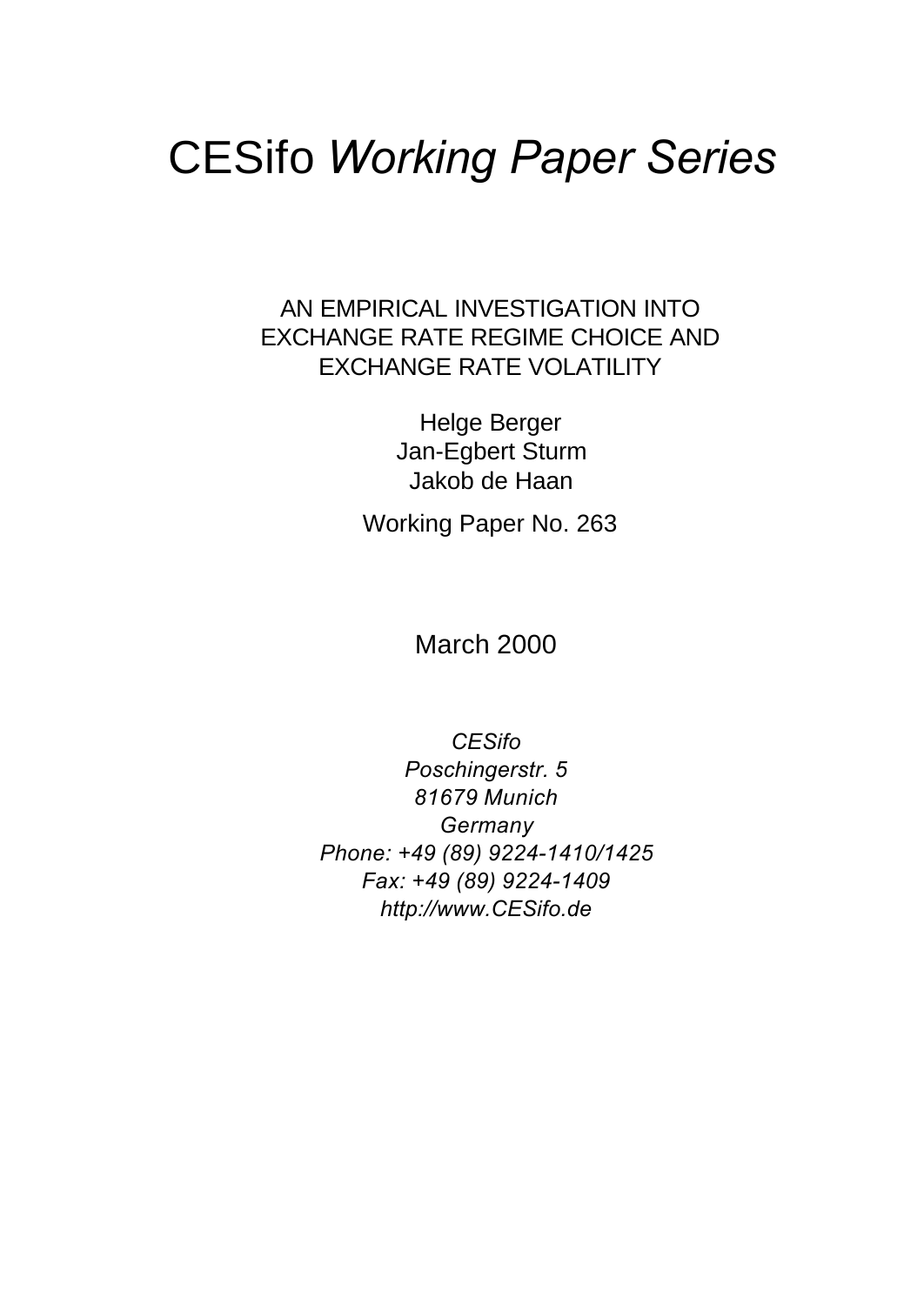CESifo *Working Paper No. 263 March 2000*

# AN EMPIRICAL INVESTIGATION INTO EXCHANGE RATE REGIME CHOICE AND EXCHANGE RATE VOLATILITY

# Abstract

We test a simple model of exchange rate regime choice with data for 65 non-OECD countries covering the period 1980-94. We find that the variance of output at home and in potential target countries as well as the correlation between home and foreign real activity are powerful and robust predictors of exchange rate regime choice. Surprisingly, a more volatile foreign economy can be an argument in favor of a fixed exchange rate regime once similarities in the business cycle are taken into account. Comparable results hold for a variant of the model that focuses on nominal rather than real determinants. We also look at the impact of "mistakes" in exchange rate regime choice on actual (nominal) exchange rate volatility. Countries that deviate from the model's predicted regime by choosing fixed instead of floating exchange rates generally suffer higher exchange rate volatility than other countries having a fixed exchange rate regime. We also investigate the role of such mistakes in within–sample episodes of current-account crises.

Keywords: Exchange rate regime, credibility versus flexibility, central bank independence

JEL Classification: E42, E52, F41

*Helge Berger CES University of Munich and CESifo 80539 Munich Germany*

*Jan-Egbert Sturm School of Business Bond University Gold Coast Australia*

*Jakob de Haan Faculty of Economics University of Groningen and CESifo P.O. Box 800 9700 AV Groningen The Netherlands e-mail: j.de.haan@eco.rug.nl*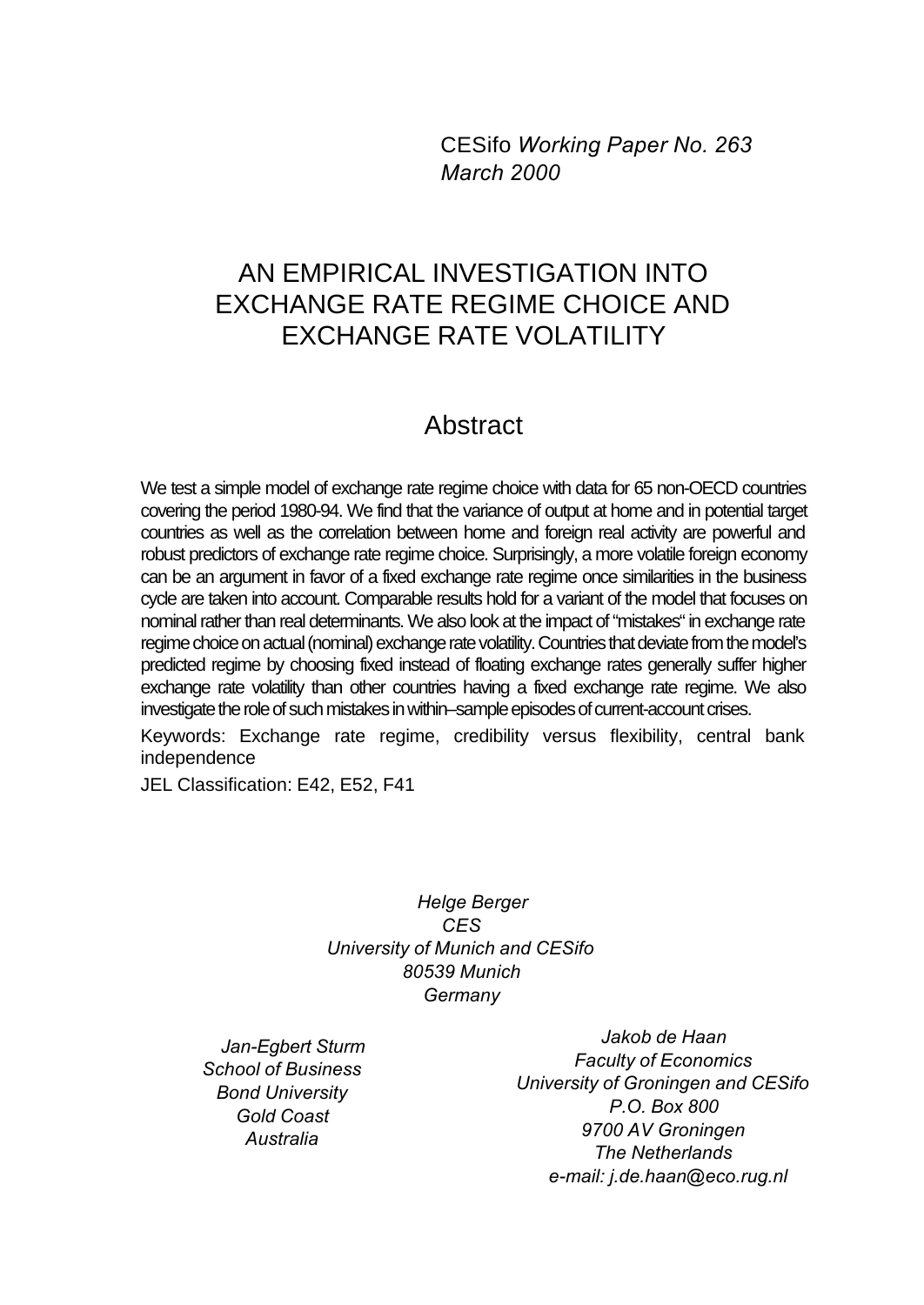# **1. Introduction**

-

Few questions in international economics have aroused more debate than the choice of the proper exchange rate regime. Why have some developing countries adopted a (more or less) fixed exchange rate regime, while others have opted for more flexible systems? And why do countries change from one system to another? To be more specific: why did eighty-six developing countries (out of 100 for which this information is available) have a fixed exchange rate system in 1976, whereas in 1996 only forty-five (out of 123) had pegged their currencies (IMF 1997, p. 79)? The debate was fueled by the Asian crisis which is often interpreted as evidence against pegging.<sup>1</sup> However, this conclusion may be premature. The proper question to ask is not whether pegging as such is a wrong policy but whether the countries that pegged their currencies made the right choice.

In their recent survey on exchange rate systems Edwards and Savastano (1999) refer to various studies that explain the downward trend in the number of pegging countries, arguing that a flexible exchange rate system has advantages from a political-economy point of view. The switch to more flexible systems lowers the political costs of exchange rate changes.<sup>2</sup> Although we take political-economy considerations into account in our empirical analysis, the present paper focuses on the possibly diminishing economic advantages of a peg. Our simple theoretical model integrates the advantages of flexible and fixed exchange rates. It fits in with the modern literature on exchange rate regimes that emphasizes tradeoffs between credibility and flexibility.<sup>3</sup> In this literature it is stressed that a flexible regime allows a country to have an independent monetary policy, providing the flexibility to accommodate domestic and foreign shocks. A fixed exchange rate regime reduces the degree of flexibility but imparts a higher degree of credibility (Giavazzi and Pagano, 1988). In contrast to most previous studies, our model suggests that a more volatile foreign economy can be an argument *in favor* of a fixed exchange rate regime once similarities in the business cycles in both countries are taken into account.<sup>4</sup> The intuition behind this result is straightforward. Under fixed exchange rates, the pegging country not only loses the ability to stabilize domestic shocks, but it will also

<sup>&</sup>lt;sup>1</sup> Williamson (1998) dissents from the "newly emerging consensus on the gains that developing countries will reap from moving toward 'more flexible' exchange rate regimes" (Edwards and Savastano (1999), p. 19).

 $2^{2}$  See, for instance, Aghevli et al. (1991), Collins (1996), Edwards (1996), Blomberg and Hess (1997) and Klein and Marion (1997). There is another line of research analyzing the economic consequences of the regime choice. A good example of this literature is Ghosh et al. (1997). Edwards and Savastano (1999) provide a survey.<br><sup>3</sup> See, for instance, Frankel (1995) and Edwards (1996). Our analysis differs as we pay specific attention to the

volatility of output in both the home country and the foreign country as well as to the correlation between the home country's and the foreign country's output shocks. A very different argument has been put forward by Tornell and Velasco (1995) who argue that an exchange rate regime can be thought of as a mechanism to allocate intertemporally the burden of the inflation tax.

<sup>&</sup>lt;sup>4</sup> Collins (1996) summarizes previous literature on the choice of the exchange rate regime as follows: "countries which experience large foreign shocks should choose flexible exchange rates" (p. 118).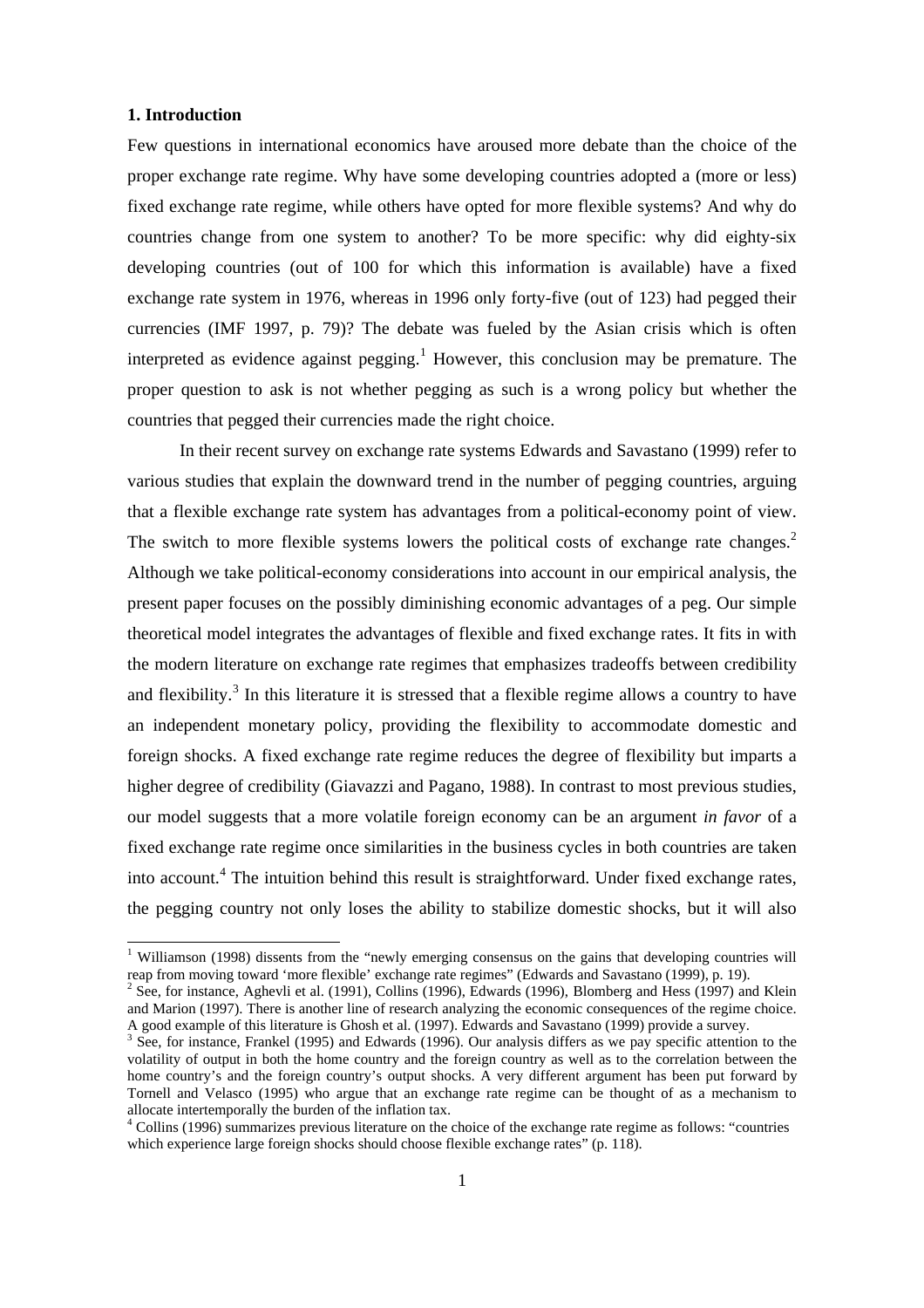import monetary policy of the country to which it pegs. For a sufficiently large and positive correlation of shocks, a higher level of foreign output variance will support the choice of a fixed exchange rate regime because now foreign monetary policy is, in principle, targeting the same real shocks that haunt the home economy. Another implication of the model is that a low level of central bank independence in the pegging country also increases the advantages of pegging. Our empirical results based on panel data for 65 non-OECD countries covering the period 1980-94 support our theoretical model quite well. The variance of output growth at home and in potential target countries as well as the correlation between home and foreign real activity, and the level of central bank independence in the pegging country are powerful and robust predictors of exchange rate regime choice.

The remainder of the paper is organized as follows. Section 2 presents a simple model to analyze the choice of an exchange rate system. Section 3 contains the results of the empirical counterpart of our theoretical model. The model of exchange rate regime choice developed in Section 2 and empirically put to the test in Section 3 is based on long-term determinants. An interesting question is whether countries that chose to peg their exchange rate even though the estimated model predicts a floating exchange rate regime suffered from higher actual exchange rate volatility than others. This issue is analyzed in Section 4. We find that mistakes in institutional choice indeed matter for the actual behavior of exchange rates. The final section offers some concluding comments.

# **2."To Peg or Not to Peg?" – A Simple Theoretical Model**

Berger et al. (1998) present a simple model that sheds some light on the determinants of a government's decision to peg or not to peg. The model abstracts from political-economic arguments and assumes that governments choose between exchange rate regimes in order to maximize a social welfare function.<sup>5</sup> Consider a small open economy in which log of output is given by a conventional Lucas supply curve

$$
(1) \qquad y = \alpha \big( \pi - \pi^e \big) + \varepsilon \,,
$$

with  $\alpha > 0$  being a parameter and  $\pi$  and  $\pi^e$  denoting actual and expected inflation. The last term is the home country's output shock with  $E(\varepsilon) = 0$  and variance  $\sigma_{\varepsilon}^2$ . Inflation is interpreted as the monetary authority's policy instrument. Expectations are formed at the beginning of the

<sup>&</sup>lt;sup>5</sup> We will, however, address some political economic aspects in the empirical part of the paper. In what follows, we present an abbreviated and slightly altered version of their model.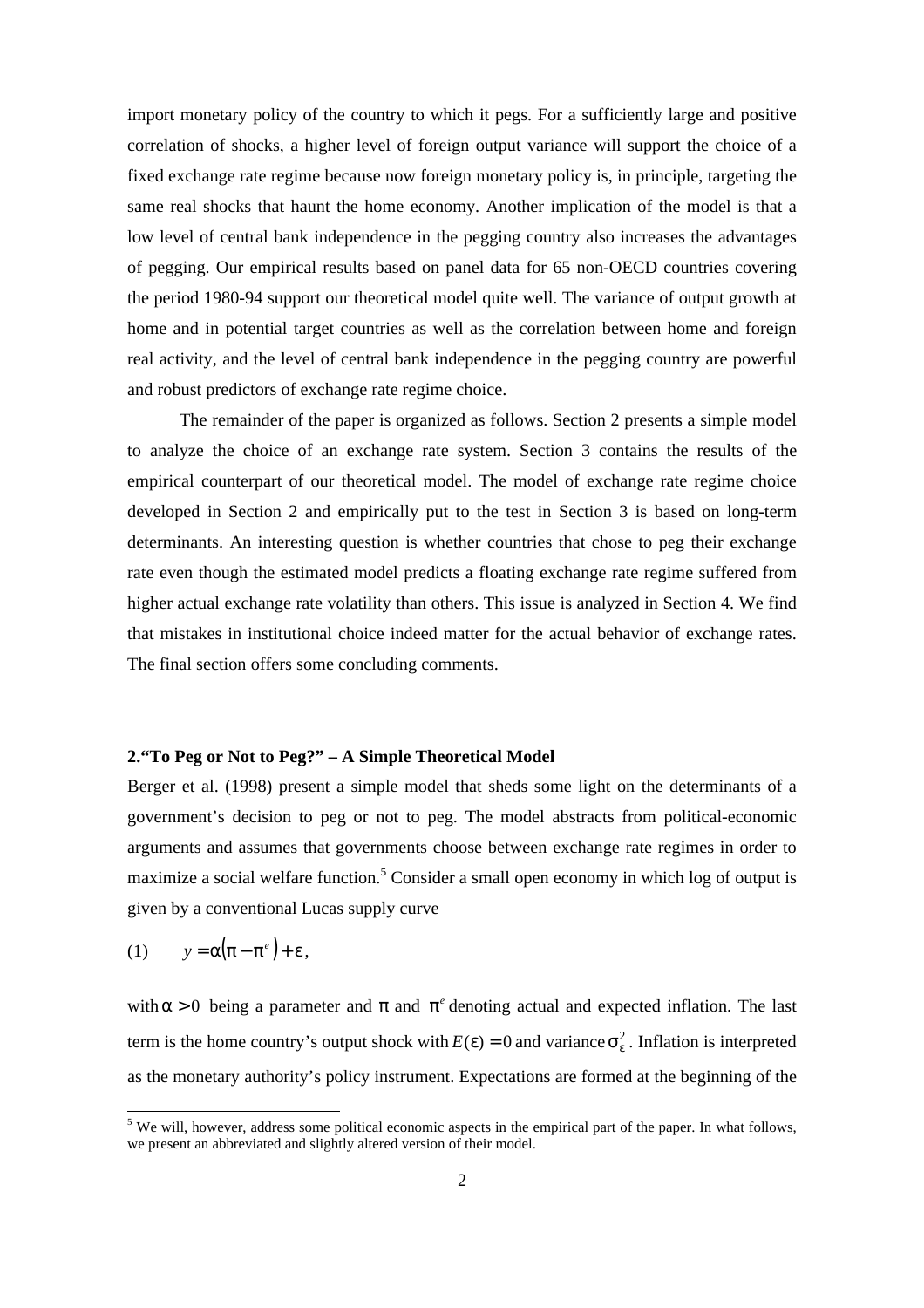period, that is, before the output shock is realized, while policy is determined after the shock. The model's demand side is given by a stochastic purchasing power parity condition of the form

$$
(2) \qquad \pi = e + \pi_F,
$$

where *e* is the change in the nominal exchange rate and  $\pi_F$  is the foreign rate of inflation controlled by the foreign country's central bank. If the foreign central bank follows a standard monetary policy program, foreign inflation will consist of a constant inflationary bias and a stochastic component due to stabilization policy. More formally, we can write:  $\pi_F = \pi^* - \beta \theta$ , where  $\pi^* > 0$  is the inflationary bias and  $\beta > 0$  is a constant. The random variable  $\theta$  represents the foreign country's output shock with  $E(\theta) = 0$  and variance  $\sigma_{\theta}^2$ . To simplify, we set  $\beta = 1$ . Substituting for  $\pi_F$ , (2) thus becomes

$$
(2') \qquad \pi = e + \pi^* - \theta \, .
$$

Note that *e* will perfectly compensate both changes in  $\pi^*$  and  $\theta$  when unconstrained, leaving the home country's monetary authority free to set inflation. Fixing the nominal exchange rate, i.e. setting *e* = 0, however, will render national monetary policy endogenous.

Under *floating exchange rates*, monetary authority is delegated to the home country's central bank that acts to minimize expected deviations of output and inflation from their target levels set to  $y^* > 0$  and  $\pi^* = 0$ , respectively,

(3) 
$$
EL_{CB} = E\{\lambda(y - y^*)^2 + \pi^2\},\
$$

where  $\lambda$  is the weight that the central bank puts on the real target. Taking into account (1) and assuming rational expectations, equilibrium inflation and output are

(4) 
$$
\pi = \lambda \alpha y^* - \frac{\lambda \alpha}{1 + \lambda \alpha^2} \epsilon
$$
 and

(5) 
$$
y = \frac{1}{1 + \lambda \alpha^2} \varepsilon.
$$

<sup>&</sup>lt;sup>6</sup> Note that a more conservative and/or independent foreign central bank implies a lower π<sup>\*</sup> and a lower β. See Eijffinger and Hoeberichts (1998) for a discussion of the tradeoff between independence and conservativeness.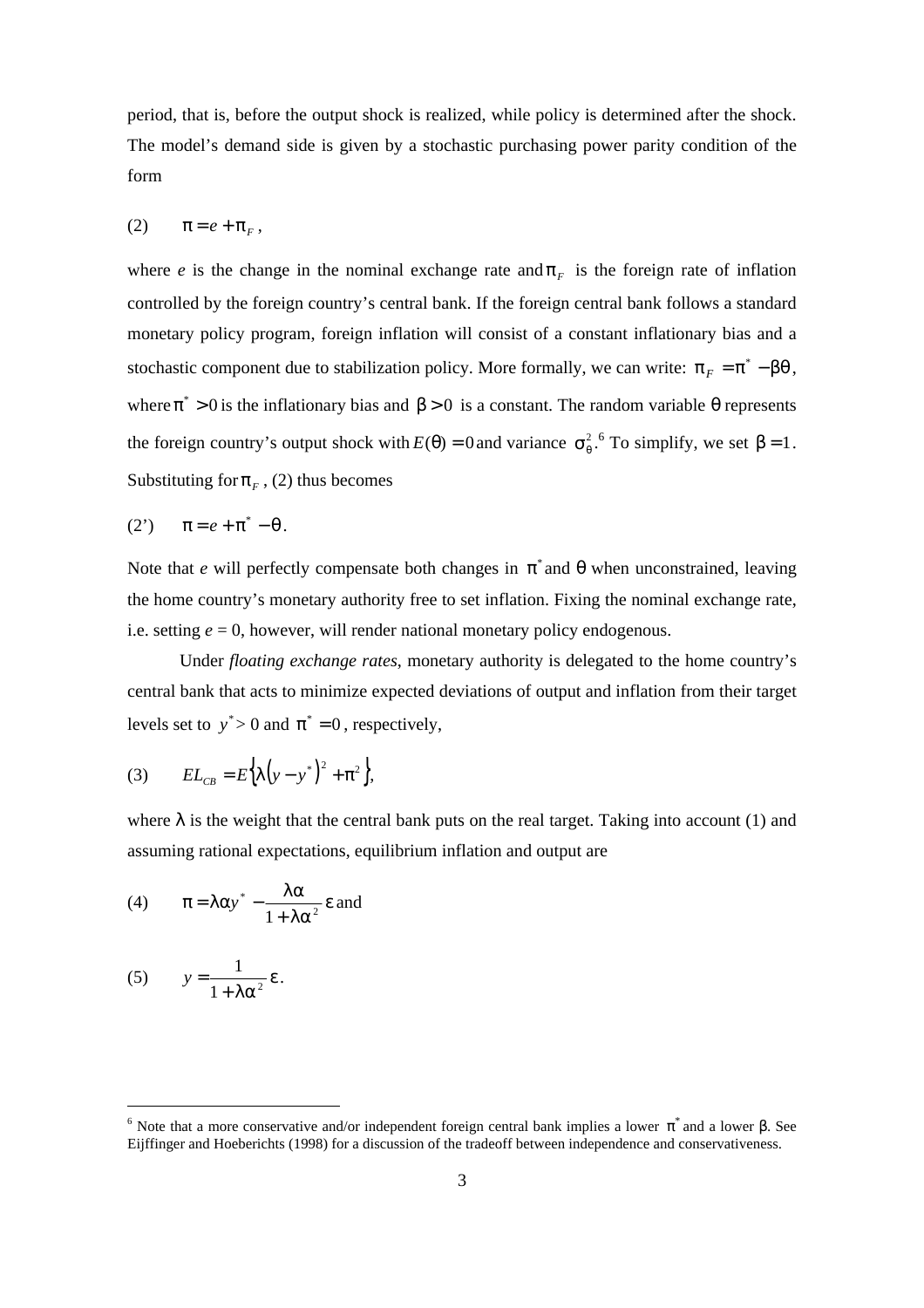If the government evaluated the central bank's policy with a loss function similar to (3) but for a higher weight on the real target,  $\overline{\lambda} > \lambda$ , expected government welfare under a floating regime would be

(6) 
$$
EL_{FL} = \overline{\lambda} y^{*2} + (\lambda \alpha y^*)^2 + \frac{\overline{\lambda}}{(1 + \lambda \alpha^2)^2} \sigma_{\varepsilon}^2 + \frac{\lambda^2 \alpha^2}{(1 + \lambda \alpha^2)^2} \sigma_{\varepsilon}^2,
$$

where the first term measures the loss from the equilibrium output being too low, the second term marks the loss from the inflationary bias, and the third and fourth terms denote losses from output and inflation volatility due to ε.

Under *fixed exchange rates* (2') reduces to

$$
(7) \qquad \pi = \pi^* - \theta \ ,
$$

with  $\pi^e = \pi^*$ . Since (7) effectively determines actual inflation in the pegging country, monetary policy is now "imported" or set abroad. As a consequence, equilibrium output under rational expectations becomes a function of both the pegging country's output shock and the foreign output shock:

$$
(8) \qquad y = \varepsilon - \alpha \theta \, .
$$

From (7) and (8) expected government welfare under pegging becomes

$$
(9) \qquad EL_{FK} = \overline{\lambda} y^{*2} + \pi^{*2} + \overline{\lambda} (\sigma_{\varepsilon}^2 + \alpha^2 \sigma_{\theta}^2 - 2\alpha \rho_{\varepsilon, \theta} \sigma_{\varepsilon} \sigma_{\theta}) + \sigma_{\theta}^2,
$$

where  $\rho_{\varepsilon,\theta}$  is the coefficient of correlation between  $\varepsilon$  and  $\theta$ . The terms in (9) mark the losses arising from low output, imported average inflation, output volatility and inflation volatility, respectively.

Fixing the exchange rate is advantageous from the government's perspective if the expected welfare loss under the pegging regime is smaller than under the floating regime, that is if  $EL_{F1} > EL_{Fix}$ . Using (6) and (9) and re-arranging yields the following inequality condition for the pegging regime to be favored over the floating regime:

(10) 
$$
\tilde{\pi}^2 - \pi^{*2} > a\sigma_{\varepsilon}^2 + b\sigma_{\theta}^2 - c\rho_{\varepsilon,\theta}\sigma_{\varepsilon}\sigma_{\theta},
$$

with 
$$
\tilde{\pi} = \lambda \alpha y^* > 0
$$
,  $a = \lambda \alpha^2 \frac{\overline{\lambda} (2 + \lambda \alpha^2) - \lambda}{(1 + \lambda \alpha^2)^2} > 0$ ,  $b = 1 + \overline{\lambda} \alpha^2 > 0$ , and  $c = 2\overline{\lambda} \alpha > 0$ .

A number of hypotheses on possible determinants of exchange rate choice can be drawn from this simple model.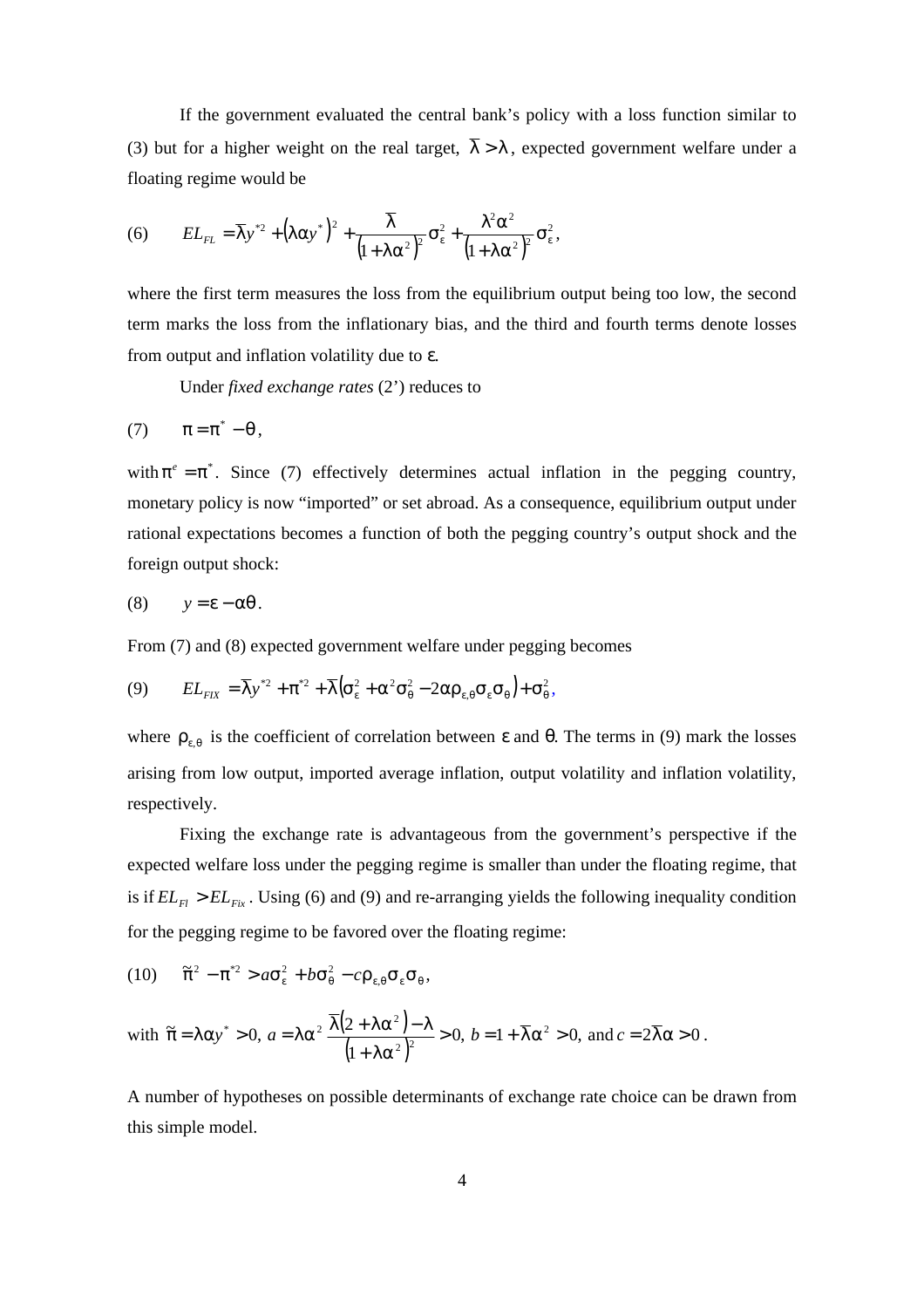*(i) Credibility:* A benevolent government should be more inclined to choose a pegging regime if ceteris paribus the pegging country's inflationary bias is high relative to the inflationary bias of the foreign country [LHS of (10)]. This is the possible *credibility gain* stemming from pegging to a stable foreign currency. Note that the home country's inflationary bias would be lower if monetary policy were delegated to an independent and conservative central banker. Therefore the credibility gain is a decreasing function of the independence and conservatism of the pegging country's central bank.<sup>7</sup>

*(ii) Volatility:* Whether pegging will be less or more attractive if ceteris paribus the variances of the home country's or the foreign country's output shock are increasing [first and second expression on the RHS of (10)] depends on the correlation of both shocks and the model's parameters. If  $\rho_{\varepsilon,\theta}$  < 0, higher volatility at home or abroad will work against a fixed exchange rate regime. The intuition is that under fixed exchange rates the pegging country not only loses the ability to stabilize domestic shocks. In addition, it will also import a monetary policy that reinforces rather than compensates such shocks (see eq. (8)). For a sufficiently large and positive  $\rho_{\varepsilon,\theta}$ , however, a higher  $\sigma_{\varepsilon}$  or  $\sigma_{\theta}$  will support the choice of a fixed exchange rate regime because now foreign monetary policy is, in principle, targeting the same real shocks that haunt the home economy.<sup>8</sup> This is a possible *stabilization gain* (*flexibility*) associated with a fixed exchange rate regime identified by Berger et al. (1998).

*(iii) Correlation:* Imported stabilization is also behind the conjecture that fixed exchange rates are more advantageous if ceteris paribus the correlation between the home country's and the foreign country's output shocks is 'large' in the sense that  $\rho_{\varepsilon,\theta}$  is positive and high or  $\rho_{\varepsilon,\theta}$  is negative and small in absolute terms (last term RHS of (10)).

In Section 3 we will develop and test an empirical model incorporating these (as well as other) determinants of exchange rate regime choice.

<sup>&</sup>lt;sup>7</sup> A decrease in  $\lambda$  will lower the attractiveness of a pegging regime if  $\partial a/\partial \lambda < 2\lambda (\alpha y^*)^2$ , which will always be fulfilled as long as the initial degree of conservatism and independence of the central bank is sufficiently low. In this case the LHS of the inequality will always decrease by more than the RHS as  $\lambda$  is lowered. The reason is that, similar to Rogoff's (1985) argument relating to a conservative and independent central bank , the welfare gains from a lower inflationary bias outweigh the losses from higher output volatility. This net-gain under the floating regime hurts the case for fixed exchange rates.

<sup>8</sup> That *both* variances might work in that direction is because both increase the covariance of ε and θ. The necessary conditions are  $\rho_{\varepsilon,\theta} > \sigma_{\varepsilon} / \sigma_{\theta} \cdot 2a/b$  for  $\sigma_{\varepsilon}$  and  $\rho_{\varepsilon,\theta} > \sigma_{\theta} / \sigma_{\varepsilon} \cdot 2b/c$  for  $\sigma_{\theta}$ .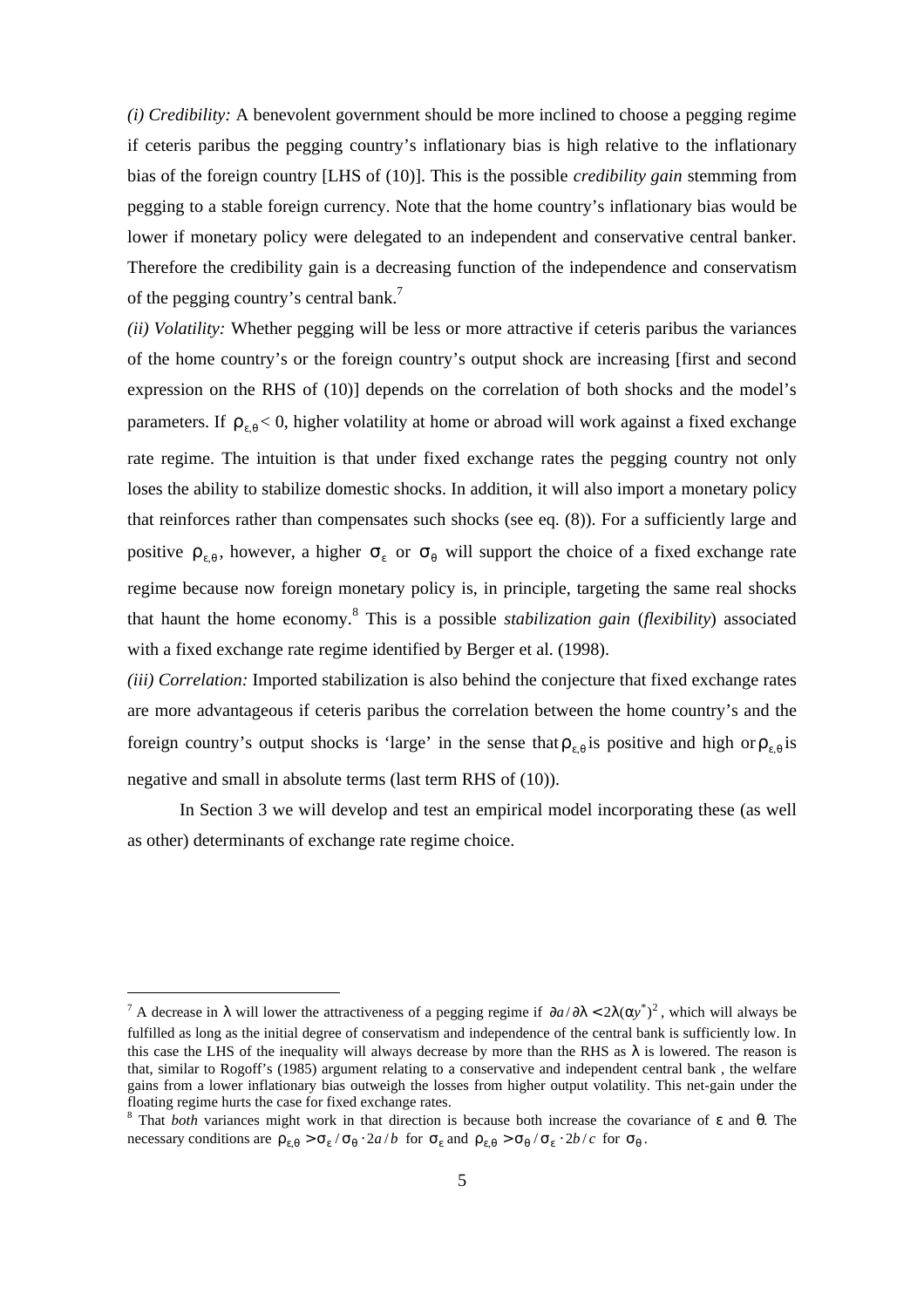# **3. The Empirical Model of Exchange Rate Regime Choice**

There are, in principle, two concepts to classify exchange rate regimes. A country's *institutional* or legal exchange rate framework is captured by the data collected by the IMF. The IMF regularly compiles data about exchange rate regimes based on the information provided by its members and the IMF's own evaluation. Alternatively, a country's exchange rate regime could be evaluated by looking at *actual* or de-facto exchange rate behavior. The latter variant has the advantage of being independent of government self-declarations. But it produces rather noisy data that makes it hard to pinpoint institutional decisions based on longer-run fundamentals as described in the previous section's model. Consequently, in what follows we will focus on the institutional measure of exchange rate regime choice captured in the IMF data (see also Collins, 1996 and Edwards, 1996). We will, however, relate institutional and actual behavior of exchange rates when we look at the impact of "mistakes" in institutional choice on exchange rate volatility in Section 4.

*Figure 1:* Number of countries with a fixed exchange rate regime



*Notes:* See the Appendix for the source. Displayed are the number of countries from our sample of 65 with a fixed exchange rate regime (PEGIMF  $=$  1) from 1980 to 1994.

The variable of interest in the present section is PEGIMF. The variable is set to one if a country has fixed its exchange rate against either a single currency such as the US-dollar or a fixed-weight basket of currencies such as the IMF's special drawing rights (SDR). Alternatively, if a country's currency is floating or semi-floating according to its IFS/IMF classification, PEGIMF takes on a value of zero. For instance, Argentina's new currency board arrangement is defined as a fixed exchange rate regime while its pre-1992 exchange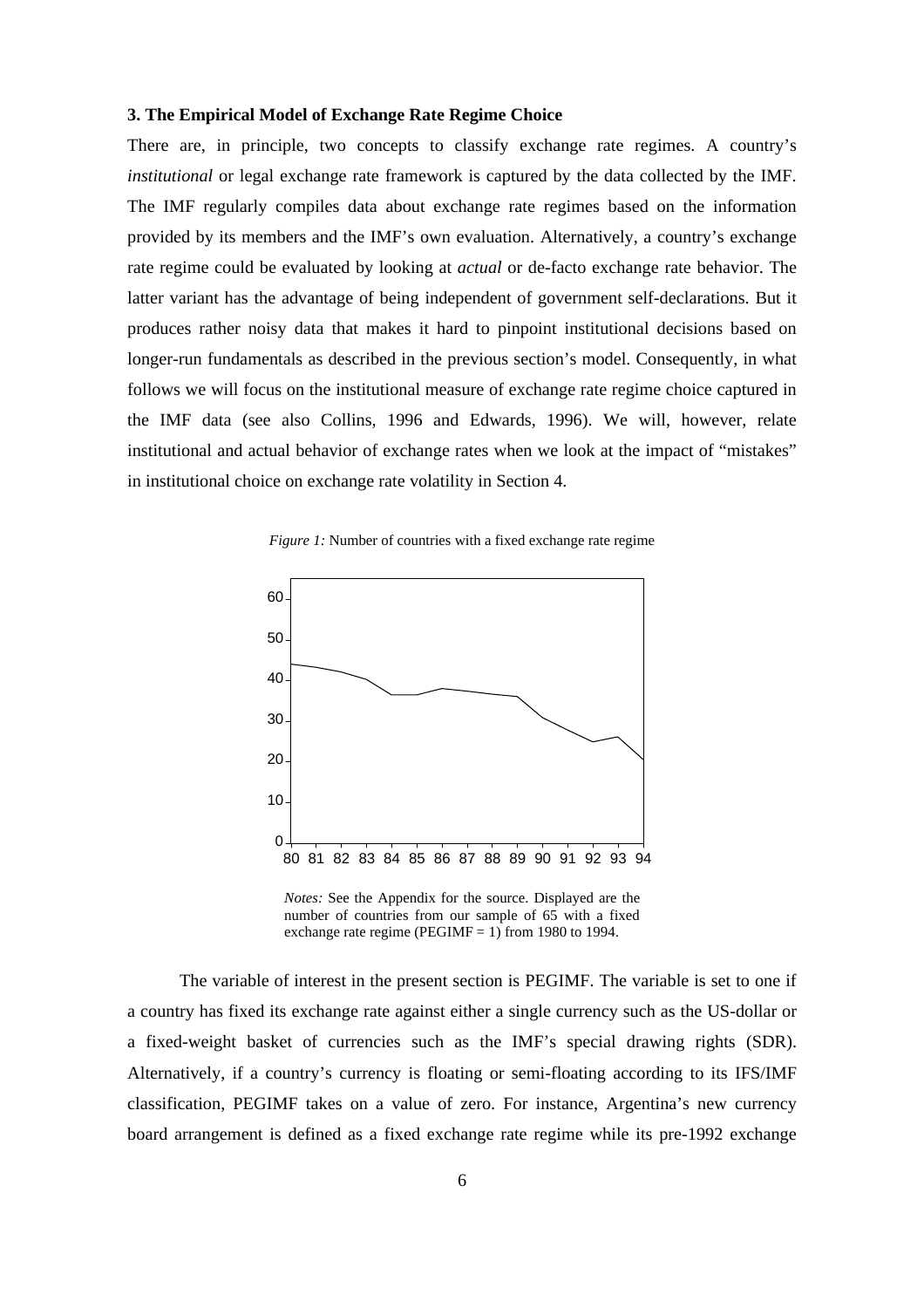rate regime was a float. While the index reduces the originally eight categories of exchange rate regimes in the IMF data to just two, it still has considerable variance.<sup>9</sup>

For the 65 non-OECD countries in our sample between 1980 and 1994 we have about 900 observations on PEGIMF of which 53 percent (47 percent) fall into the fixed (floating) exchange rate category. Figure 1 reveals that there is a more or less complete reversal of the ratio of fixed regimes to floating regimes. Between the early 1980s and the mid 1990s this ratio changed from about 2:1 to 1:2 as the overall number of countries with a fixed exchange rate fell. Despite the overall trend visible in Figure 1, a number of countries have gone back and forth between both regimes. The question is whether this variance can be explained by the model discussed above.





*Notes:* See text and the Appendix for a description of the data. Displayed are the cross-country sample means of the respective variables from 1980 to 1994.

Figure 2 displays the time paths of the sample mean of three of the explanatory variables suggested in Section 3. VARGDPH measures the variance of shocks to real GDP growth in a country in the ten years preceding a particular observation. The series captures the role of  $\sigma_{\varepsilon}^2$  in equation (10). VARGDPT (i.e.  $\sigma_{\theta}^2$ ) captures the same information for the possible target area a country might decide to fix its currency against. CORGDP (i.e.  $\rho_{\varepsilon,\theta}$ ) measures the correlation between shocks to real GDP growth in the home country and the

We have also experimented with a somewhat broader definition of our dummy variable but this did not change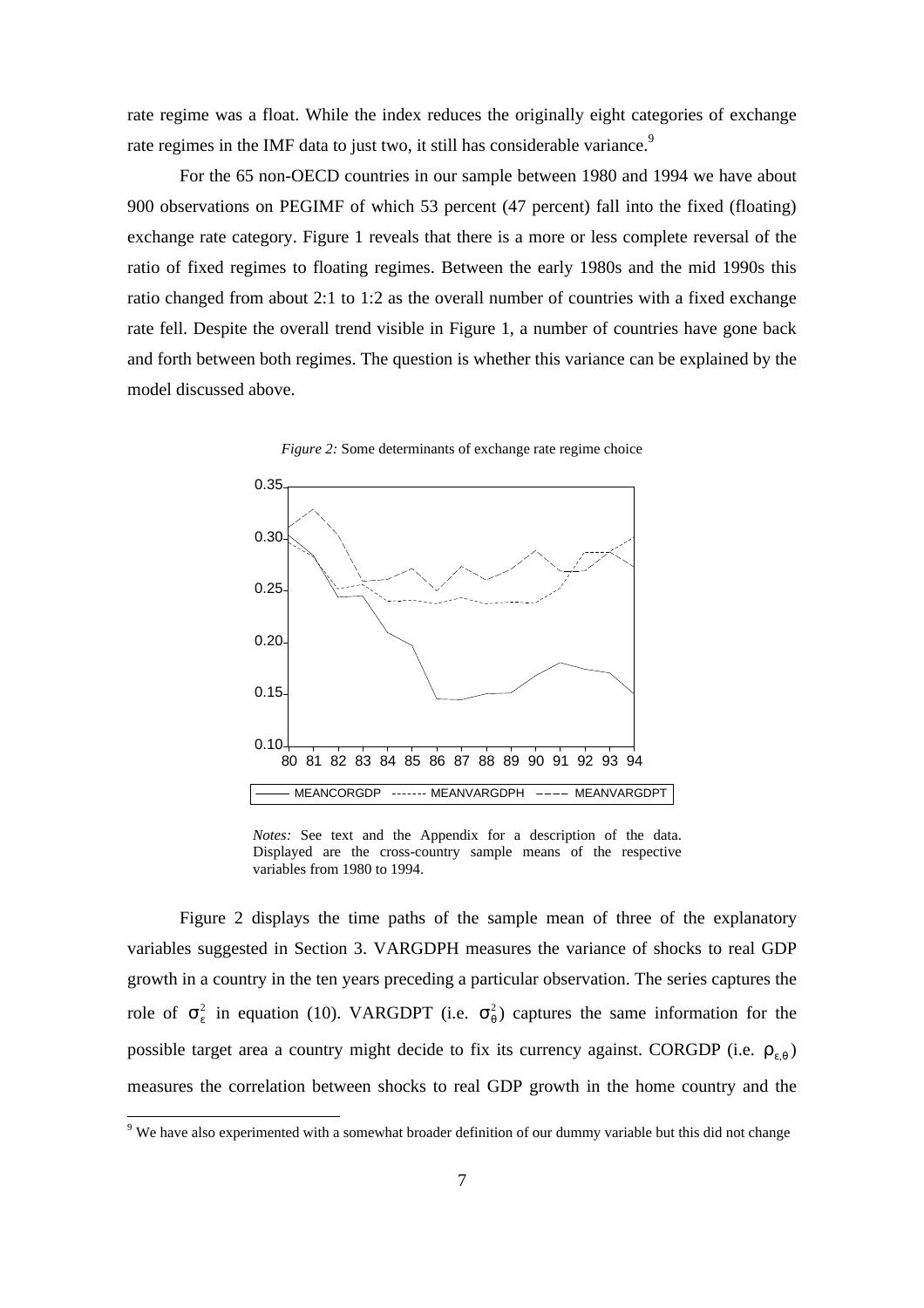target area.<sup>10</sup> We give a more detailed description of the construction of these series in the Appendix. What we can learn from a casual inspection of Figure 2 is that the dynamics of these sample means have some but not a clear-cut relation to the dynamics in the number of countries choosing a fixed exchange rate (see Figure 1). For instance, the average correlation of real GDP shocks seems to be declining broadly in line with the drop in the number of pegging regimes only until the mid-1980s. To uncover the actual relationship between the institutional exchange rate regime choice both across time and across countries we need to estimate a more fully fledged econometric model.

Before we can proceed to describing the model, however, another data related issue needs to be addressed. In order to construct the variables VARGDPT and CORGDP we have to define a possible target area for the home country to peg its exchange rate to. Allocating a target area is quite straightforward if a country continuously fixed its currency via-à-vis a single other currency such as the US-dollar or a weighted average of currencies such as the SDR. In the latter case shocks are computed from the weighted average of the target area's real GDP where the weights are the ones used in the currency basket. Countries that predominantly but not always pegged to a certain currency or group of basket of currencies are treated similarly. In those cases in which countries pegged to varying areas or did not peg at all during the sample period, we have chosen as possible target areas either the SDR countries or the US depending on regional proximity and economic considerations.<sup>11</sup> For those countries pegging to an unknown basket of currencies, we opt to construct a composite exchange rate based on the relative shares of the three to six countries with whom they trade the most. Table A1 in the Appendix identifies all computed or historically given target areas for every country in the sample.

most of our main results.

 $10$  Note that equation (10) suggests that we use the covariance rather than the coefficient of correlation. Results hardly change when we do. However, to minimize interaction between our right-hand side variables, we only present results for  $\rho_{\varepsilon,\theta}$ .

 $11$  See Table A1 in the Appendix for details. We also experimented with alternative specifications. We found the results robust with regard to such variations.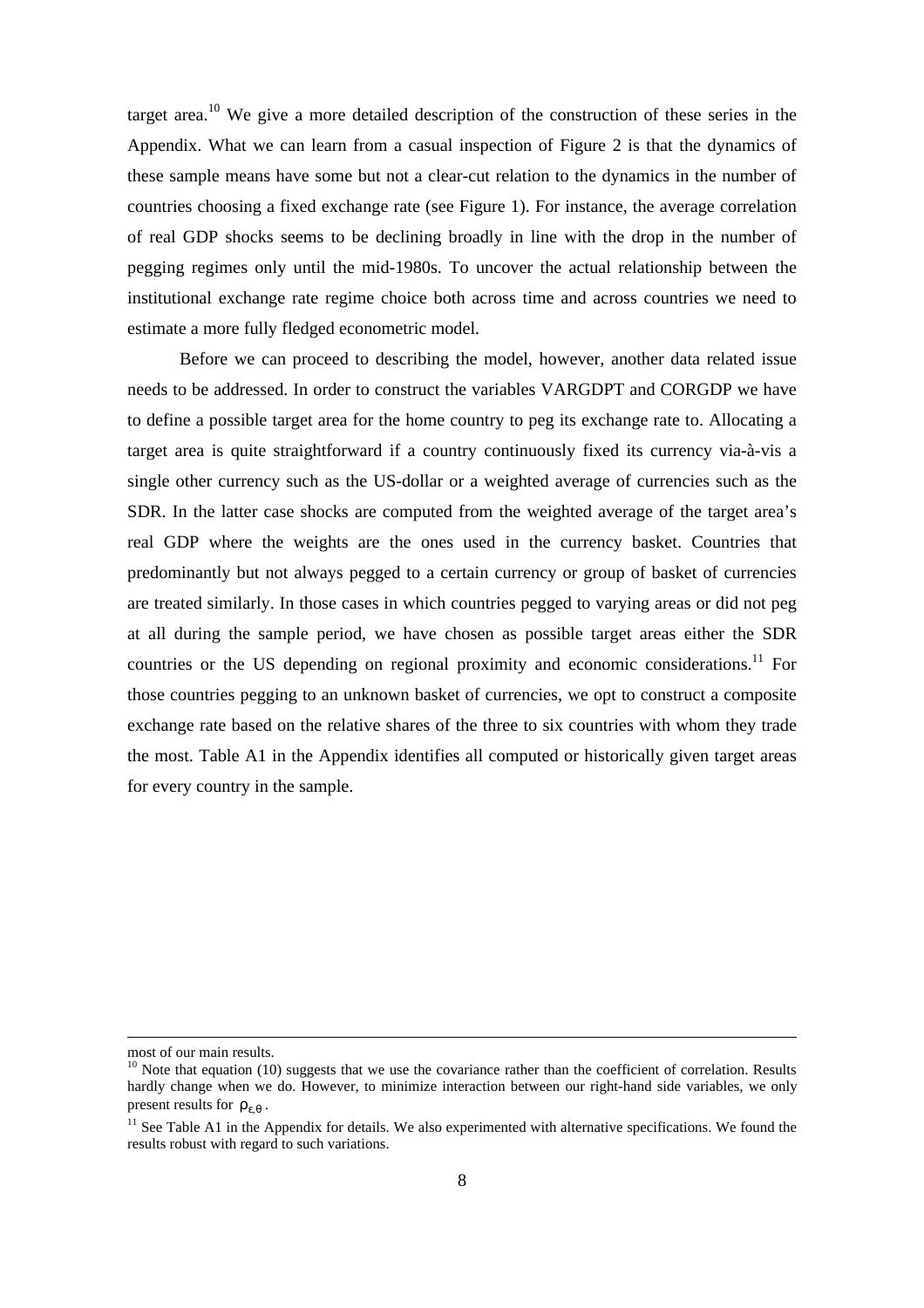|                    | (1)        | (2)        | (3)         | (4)        | (5a)       | (5b)        | (6)       | (7)         |
|--------------------|------------|------------|-------------|------------|------------|-------------|-----------|-------------|
| Constant           | $-0.704**$ | 15.583**   | 38.526**    | $20.126**$ | 22.500**   | 44.830**    | $12.811+$ | 34.741**    |
|                    | $-3.308$   | 2.726      | 6.217       | 3.274      | 4.055      | 5.193       | 1.921     | 3.670       |
| <b>VARGDPH</b>     | $0.746*$   | $0.922**$  | $0.751*$    | $0.803*$   | 0.291      | 0.638       | 0.580     | 0.556       |
|                    | 2.520      | 2.763      | 1.993       | 2.308      | 0.856      | 1.355       | 1.435     | 0.665       |
| <b>VARGDPT</b>     | $1.150**$  | $1.340**$  | $2.349**$   | $2.032**$  | 1.886**    | $1.791**$   | $2.895**$ | $2.307**$   |
|                    | 4.862      | 4.499      | 8.261       | 4.900      | 5.926      | 6.192       | 5.684     | 4.670       |
| <b>CORGDP</b>      | 0.252      | $1.162**$  | $1.183**$   | $0.961**$  | $0.982**$  | $-0.147$    | 1.184**   | 0.324       |
|                    | 1.198      | 4.025      | 4.131       | 2.747      | 2.593      | $-0.490$    | 3.339     | 0.810       |
| <b>TORAVG</b>      | $0.882*$   | $2.605**$  | 0.976       | $2.761**$  | 0.018      | $2.382**$   | 2.494*    | $3.659**$   |
|                    | 2.113      | 4.065      | 1.154       | 4.366      | 0.025      | 2.599       | 2.099     | 2.880       |
| <b>INSTAVG</b>     |            | $-0.160$   | $-0.433**$  | $-0.058$   | $-0.295**$ | $-0.360**$  | $-0.205$  | $-0.702**$  |
|                    |            | $-1.507$   | $-3.960$    | $-0.600$   | $-2.990$   | $-2.915$    | $-1.507$  | $-3.727$    |
| <b>LPOPAVG</b>     |            | $-6.304**$ | $-13.713**$ | $-8.062**$ | $-8.188**$ | $-16.544**$ | $-5.217*$ | $-12.180**$ |
|                    |            | $-3.099$   | $-6.236$    | $-3.619$   | $-4.138$   | $-5.283$    | $-2.241$  | $-3.668$    |
| <b>BRIT</b>        |            | $0.493+$   | $1.586**$   | $0.683*$   | $0.607 +$  | 0.252       | 0.293     | $1.259**$   |
|                    |            | 1.845      | 3.632       | 2.131      | 1.800      | 0.582       | 0.990     | 2.823       |
| <b>SAFRICA</b>     |            | $0.845**$  | $0.448+$    | $1.963**$  | 0.294      | $1.608*$    | $0.990+$  | $1.041 +$   |
|                    |            | 3.017      | 1.561       | 4.695      | 0.729      | 2.467       | 1.869     | 1.876       |
| OPEN <sub>51</sub> |            |            | $-2.638**$  |            |            |             |           | $-2.030**$  |
|                    |            |            | $-6.735$    |            |            |             |           | $-3.154$    |
| GROWTH51           |            |            |             | 0.889      |            |             |           | $-1.108$    |
|                    |            |            |             | 0.386      |            |             |           | $-0.245$    |
| DEBTGDP1           |            |            |             |            |            | $-0.321**$  |           | $-2.776**$  |
|                    |            |            |             |            |            | $-5.690$    |           | $-7.615$    |
| RESMON51           |            |            |             |            |            |             | $-0.138$  | $-0.359+$   |
|                    |            |            |             |            |            |             | $-0.887$  | $-1.952$    |
| $#$ obs            | 887        | 877        | 851         | 859        | 712        | 712         | 762       | 582         |
| # countries        | 65         | 65         | 63          | 63         | 55         | 55          | 59        | 50          |
| Rho                | $0.765**$  | $0.731**$  | $0.759**$   | $0.777**$  | $0.756**$  | $0.757**$   | $0.743**$ | $0.791**$   |
|                    | 25.683     | 20.421     | 20.248      | 21.344     | 16.670     | 15.435      | 15.842    | 20.560      |
| % correct          | 0.657      | 0.686      | 0.696       | 0.659      | 0.691      | 0.692       | 0.688     | 0.773       |

*Table 1:* Estimation results (dependent variable is PEGIMF; probit model with GDP shocks)

\*\* Significant at a 1 percent level. \* Significant at a 5 percent level + Significant at a 10 percent level *Notes:* Rho is the correlation between the individual effects residual and the remainder stochastic disturbance  $(Rho = s(u)^2 / [s(u)^2 + s(v)^2])$ . In case it is insignificant the data may is not consistent with the random effects model, i.e. there may be no discernible evidence of random effects in our data.

Table 1 presents the results of random effects probit model with PEGIMF as the endogenous variable. In column (1) we regress PEGIMF on a constant, VARGDPH, VARGDPT, CORGDP, and TORAVG.<sup>12</sup> The model is based on 887 observations from 65

-

 $12$  Note that we do not include a variable that measures the inflationary bias of the target countries. The reason is that we did not want to mix legal and non-legal measures of central bank independence (see below). Also, the majority of possible target areas consists of industrial countries, namely the US, UK, Germany, and France. Their respective central banks have – relative to most countries in our sample – a comparably high degree of independence that hardly varies over time. Therefore indices of central bank independence in non-OECD countries may well be interpreted as measures of the size of the *relative* credibility gain associated with a pegging regime.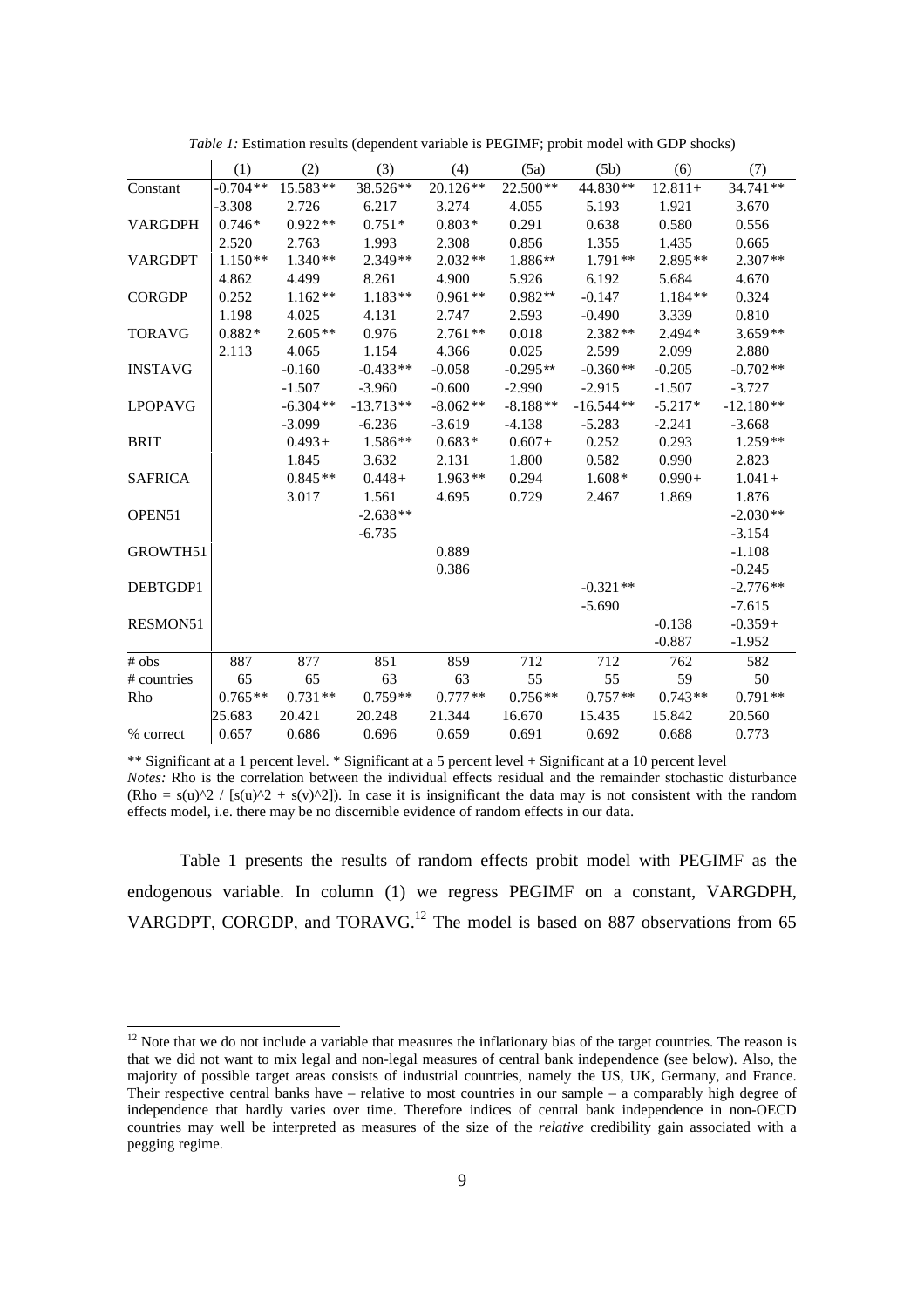countries. TORAVG is the 1980-94 average of the *turnover rate* of central bank governors.<sup>13</sup> The long-term average of the turnover rate measures the degree of dependence of the home country's central bank from the government. Inferring from Section 2 we would expect TORAVG to have a positive impact on the probability of a country to chose a fixed exchange rate regime because a currency peg might serve as a substitute for an independent and conservative central bank.<sup>14</sup> CORGDP should have a positive effect on PEGIMF too, since more *synchronized business cycles* between the possible target area and the home country will bring imported monetary policy more in line with the needs of the pegging country. For VARGDPH and VARGDPT, the *variance of shocks* to GDP growth at home and abroad, our priors are less clear. However, Figure 2 suggests that on average CORGDP has been positive. This at least points towards a positive impact of both variables on the likelihood that a fixed exchange rate regime is chosen.

We find the results to be in line with these predictions. The model correctly predicts more than 65 percent of observations on exchange rate regimes. TORAVG has a positive and significant impact (at the 5 percent level marked by "\*") on PEGIMF. The same holds for VARGDPH. The effect of VARGDPT on the probability that a peg is chosen is positive as well. Its impact is stronger than that of VARGDPH and significant even at the 1 percent level (marked by "\*\*"). While the correlation between real shocks in the home country and its (possible) target area has the expected sign, it is only marginally significant in column (1). Things change, however, once we introduce standard controls for some *idiosyncratic country characteristics*. After controlling for political instability, population size, colonial heritage, and regional effects in the model presented in column (2), CORGDP shows a strong positive and significant (at the 1 percent level) influence of the probability that a country chooses a fixed exchange rate regime. $15$ 

As to the controls, INSTAVG, a time-invariant measure capturing a number of dimensions of political instability, and LPOPAVG, the average population (in logs), exhibit a significant negative influence on PEGIMF. It would seem that, quite intuitively, larger and politically less stable nations tend towards more flexible exchange rate arrangements. BRIT, a dummy variable that is 1 when a country was formerly a British colony, and SAFRICA, a

<sup>&</sup>lt;sup>13</sup> The turnover rate (TOR) of central bank governors is widely used as a measure for central bank (in)dependence in non-OECD countries (see Cukierman, 1992, Cukierman et al., 1992 and De Haan and Kooi, 2000). We employ an entirely new data set for the TOR. See the Appendix for further details.

<sup>&</sup>lt;sup>14</sup> Literally this is only correct if a central bank that becomes more *independent* from the government is also more *conservative* than the government. See Eijffinger and Hoeberichts (1998) and Berger, De Haan and Eijffinger (2000) for a discussion of the relation of central bank conservatism and independence.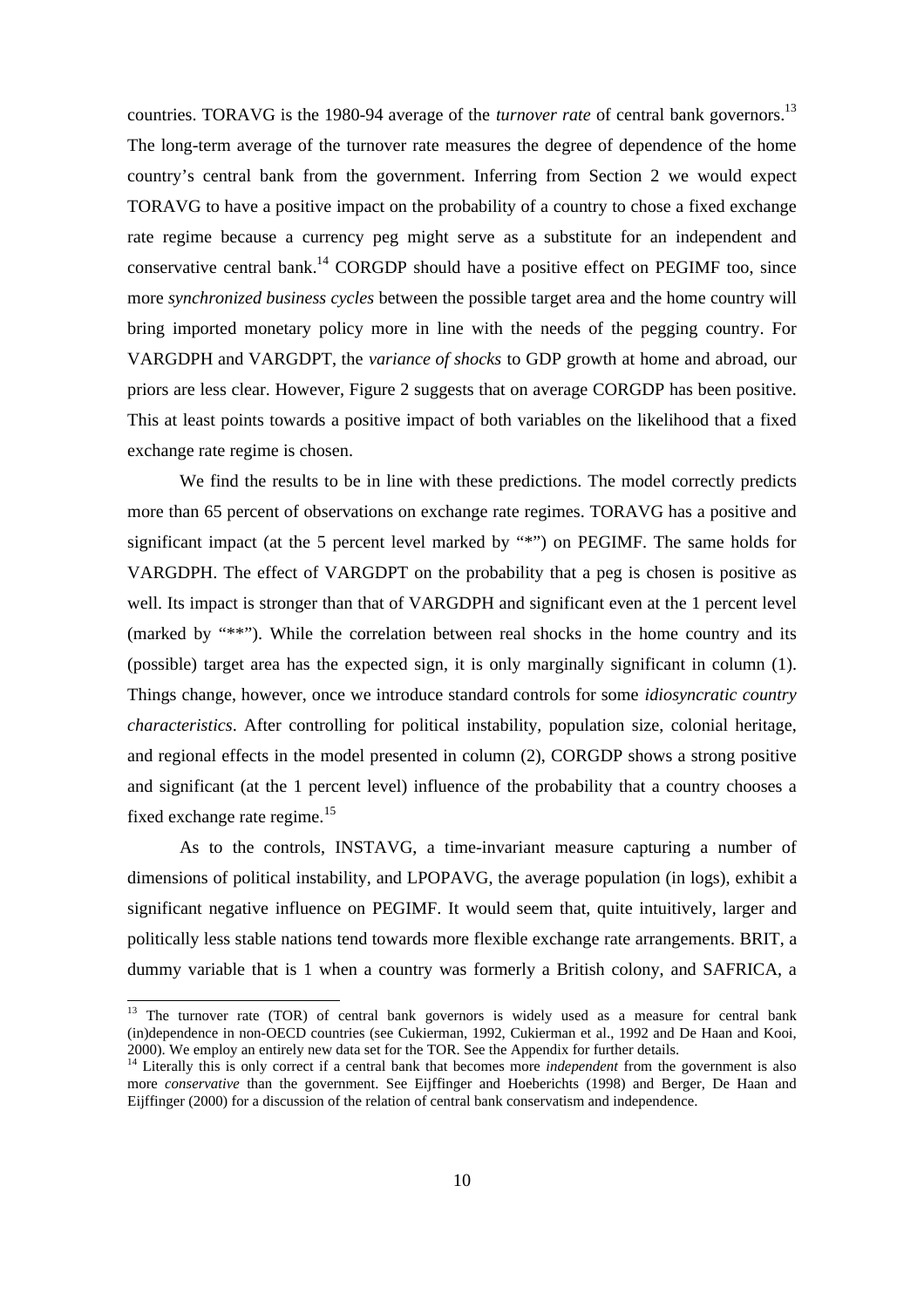dummy marking Sub-Saharan African countries, both have a positive impact of the probability of a peg and are at least significant at the 10 percent level (marked by "+").<sup>16</sup> A more detailed discussion of these control variables can be found in the Appendix. Adding this set of four control variables does improve the percentage of correctly predicted observations of PEGIMF, and marginally reduces the significance of including a country specific disturbance term.

In columns (3) to (7) we extend the results of column (2) by introducing a number of additional variables that, while not suggested by the simple theoretical model in Section 2, are sometimes thought to influence exchange rate regime choice. One way to interpret this exercise is as a robustness check: are the results of the basic model robust with regard to the introduction of alternative explanatory variables? A quick glance at Table 1 shows that the answer to this question is "yes". For instance, adding *openness* (OPEN51) as suggested for instance by Collins (1996) – defined as the lagged backward-looking moving five-year average of the sum of exports and imports over GDP – does not alter the results of the basic model by much (column (3)). The only change worth mentioning is that TORAVG turns insignificant on conventional levels. It does, however, keep its positive sign and still has a t-Statistic of about 1.2.

Openness itself has a negative influence on the probability of a country choosing a fixed exchange rate regime in the model (significant at the 1 percent level).<sup>17</sup> Collins (1996) argues that less open countries will have thinner markets for foreign exchange and that policy makers in these countries will find it more difficult to manage a flexible exchange rate system.

Another variable that might have an influence on exchange rate regime choice is *real growth*. Indeed it could be argued that a pegging regime is less attractive in extended periods of low or negative growth when loose monetary policy might promise some short-term relief (see also Collins, 1996). Column (4) follows up on that notion by adding the variable GROWTH51, the lagged backward-looking five-year moving average of real GDP growth of the home country. However, this variable has no significant explanatory power and leaves the results for the basic model more or less unchanged.

<sup>&</sup>lt;sup>15</sup> A previous study that also found some support for the view that domestic and foreign shocks influence a country's choice of exchange rate regime is Melvin (1985). However, this study does not take both variance and correlation into account.

<sup>&</sup>lt;sup>16</sup> We experimented with a complete set of colonial and regional dummies, but found that only the ones used in column (2) showed a consistent and statistically strong influence on PEGIMF. SAFRICA essentially captures the CFA French franc zone. Additional results are available on request.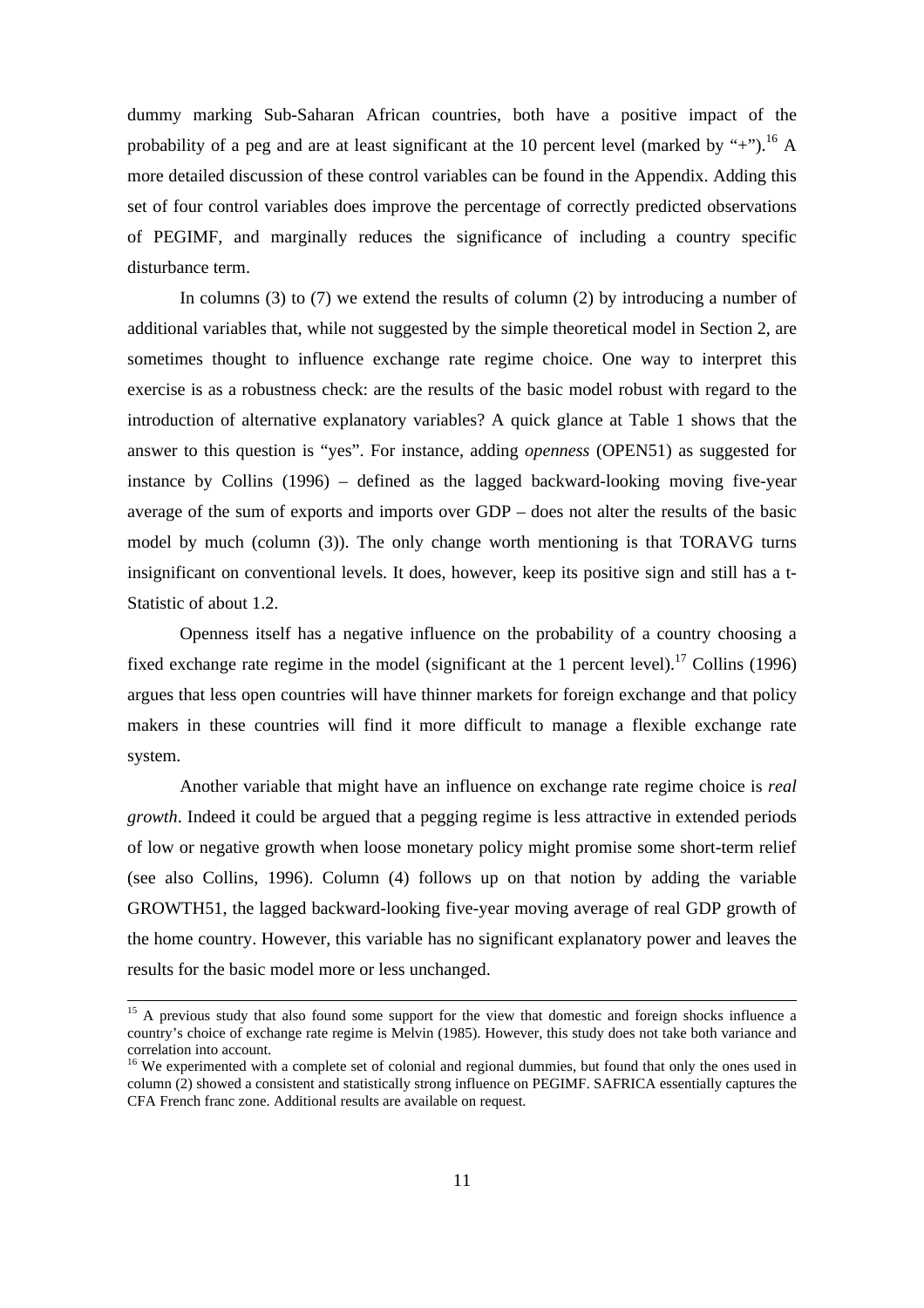Additional results concerning *total external debt* are displayed in column (5b). DEBTGDP1, one-year lagged external debt denominated in foreign currency in percent of GDP, has a highly significant negative influence on a country's propensity to peg. In other words, highly indebted countries seem to prefer floating over fixed exchange rates. If some of the external funds are channeled into the private sector, either directly or, for instance, via state guarantees for bank-lending to firms, this result can be seen as supporting the bankingview of currency crises put forward, for instance, by Mishkin (1999). The argument is that a peg makes it more likely that foreign investors indulge in "excessive lending", which, in turn, will fuel a boom-and-bust cycle, eventually leading to a severe currency crisis. Since countries with high amounts of foreign denominated debt suffer more from a sudden devaluation of their currency, they should indeed be less inclined to opt for a fixed exchange rate regime.

Note, however, that this result comes amidst serious collinearity between the external debt variable and the correlation measure CORGDP. With the introduction of external debt the impact of CORGDP seems to disappear. A comparison of columns (5a) and (5b) shows that this is due to the interaction of both variables rather than to the fact that using DEBTGDP1 reduces the available sample size. In fact, CORGDP exhibits a strong negative influence on DEBTGDP1 and that relation remains significant even when other possible determinants of external debt are taken into account.<sup>18</sup> Therefore, perhaps an explanation of what is going on in column (5b) is that the average decline in business cycle synchronicity, which helped to explain the decline in the overall number of fixed exchange rate regimes, also inspired an inflow of external funds. This conjecture is supported by the fact that average growth rates (and real interest rates) in many of the so-called emerging market economies were relatively high compared to the OECD countries during the sample period.

Another extension of the basic model worth exploring involves hard *currency reserves*. Column (6) presents the estimated coefficients with RESMON51, the lagged backward-looking five-year moving average of international reserves in percent of base money. As with openness and real growth, the basic model is robust with regard to the additional variable. Somewhat surprisingly, however, reserves do not have a significantly positive influence on the pegging decision. This is also true for a number of alternative data specifications – for instance, using a reserves-to-GDP ratio does not provide significant

<sup>&</sup>lt;sup>17</sup> Collins (1996) also found a negative effect of openness in her probit model. We get similar results for openness if we include it as a time-invariant long-run average rather than as a backward-looking moving average. Alternative results available on request.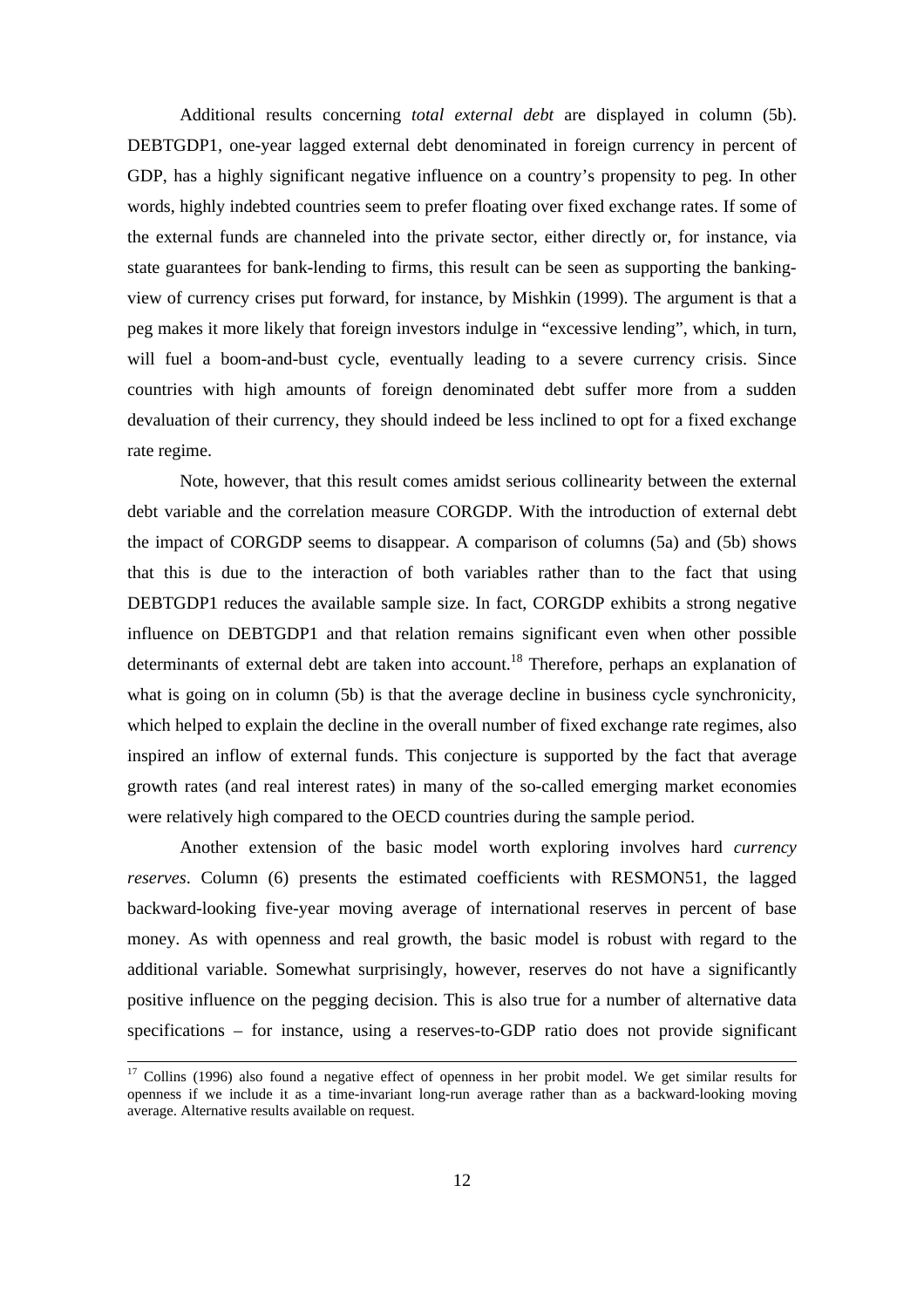results either. One explanation is that the legal or institutional exchange rate indicator PEGIMF mirrors long-term or medium-term decisions on the exchange rate regime well captured by our theoretically derived base model, while international reserves are a short-term determinant of such decisions.

Finally, we have added dummy variables indicating whether some kind of capital control restriction was in place.<sup>19</sup> Generally, the dummies had not a significant coefficient (not shown). $^{20}$ 

While the various extensions of the base model raise its overall predictive power – the comprehensive model presented in column (7) correctly predicts more than 77 percent of the observed exchange rate regime choices in our sample –, the additional controls all but void the quantitative impact of the base model. For instance, the quite strong positive impact that foreign volatility and the central bank turnover rate have on the probability of a fixed exchange rate occurring are increasing when we move from column (1) to (7). Evaluated at sample means, the estimated elasticities for VARGDPH, VARGDPT, and TOR are, respectively, 0.14, 0.24, and 0.18 in column (1) and 0.06, 0.34, and 0.46 in column (7). The influence of business cycle synchronicity is quite stable across models: a one percent increase in CORGDP increases the probability that a fixed exchange rate regime is chosen by about 0.035 percent both in columns (1) and (7). The figure is only seemingly small. To put it into perspective, remember that, on average, countries in our sample were confronted with a decline in CORGDP by about 50 percent between 1980 and 1994 (see Figure 2).

Before we turn to the analysis of actual exchange rate behavior, however, we briefly discuss another robustness check of our main findings. Table 2 presents results from models mirroring those in Table 1 except for the fact that the variance and correlation variables are inflation-based and not real GDP-based. Behind this exercise lies the question of whether the standard model of monetary policy, which is at the core of the theoretical model in Section 2, is indeed a good approximation of reality. The model predicts a linear relation between real and nominal shocks both in the target area and in the home country.<sup>21</sup> But what if there were,

<sup>21</sup> More specifically, from the model in Section 2 it follows that  $\sigma_{\theta}^2 = \sigma_{\pi_F}^2$ ,  $\sigma_{\epsilon}^2 = \left| \frac{1 + \lambda x}{\lambda \sigma} \right| \sigma_{\pi}^2$  $\alpha_{\varepsilon}^2 = \left(\frac{1+\lambda\alpha^2}{\lambda\alpha}\right)^2 \sigma_{\pi}^2$  $\overline{\phantom{a}}$  $\lambda$  $\overline{\phantom{a}}$ l ſ λα  $\sigma_{\epsilon}^2 = \left(\frac{1+\lambda\alpha^2}{2}\right) \sigma_{\pi}^2$ , and

 $\rho_{\varepsilon,\theta} = \rho_{\pi,\pi_F}$ .

-

 $18$  For instance, if we use an OLS model similar in structure to column (2) to explain DEBTGDP we find the coefficient for CORGDP to be a negative and significant at the 1 percent level.

<sup>&</sup>lt;sup>19</sup> We have employed four dummies, indicating multiple exchange rates, restrictions on current account transactions, restrictions on capital account transactions and surrender of export proceeds, respectively. The data were kindly provided by Gian Maria Milessi-Ferretti.

<sup>&</sup>lt;sup>20</sup> These findings contrast somewhat with those of Edwards (1996) who found that restrictions on capital account transactions entered significantly.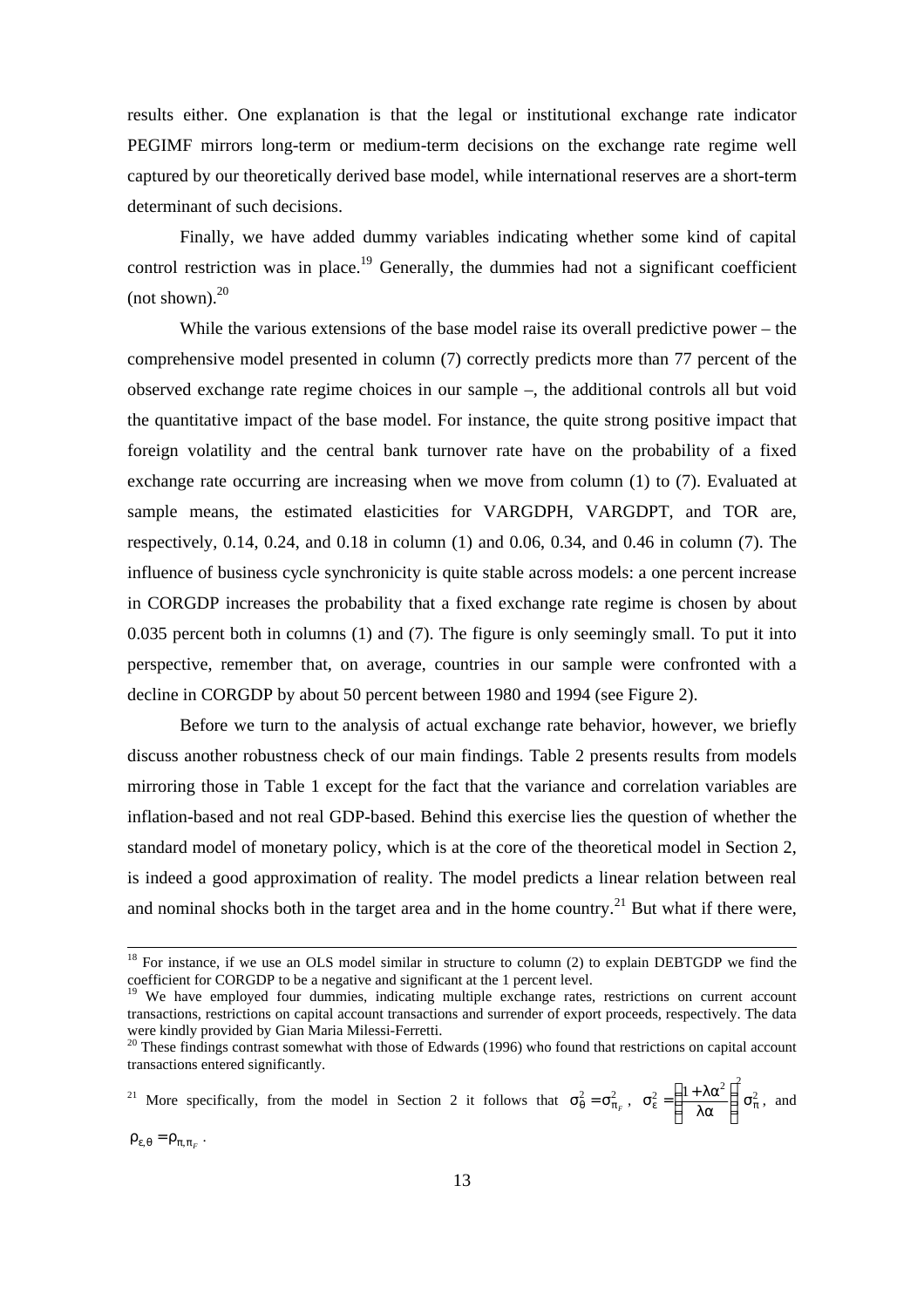for instance, non-additive control errors involved in monetary policy that would distort these relations? In this case a prudent test of the hypotheses developed in Section 2 should indeed rely on inflation-based rather than on output-based variables.

|                    | (1)       | (2)        | (3)         | (4)        | (5)        | (6)        | (7)         |
|--------------------|-----------|------------|-------------|------------|------------|------------|-------------|
| Constant           | 0.143     | $18.645**$ | 58.561**    | $8.432 +$  | $25.174**$ | 5.569      | 32.905**    |
|                    | 0.730     | 4.435      | 8.478       | 1.646      | 3.760      | 1.029      | 3.567       |
| <b>VARDCPIH</b>    | $-1.613$  | $-2.518$   | $-10.460$   | $-6.305+$  | $-0.807$   | 8.242      | $-0.201$    |
|                    | $-0.418$  | $-0.757$   | $-1.462$    | $-1.720$   | $-0.185$   | 1.381      | $-0.013$    |
| <b>VARDCPIT</b>    | $1.014**$ | $1.051**$  | $0.552**$   | $0.894**$  | $1.180**$  | $0.941**$  | $1.281**$   |
|                    | 8.190     | 6.690      | 3.948       | 6.167      | 8.407      | 6.605      | 3.997       |
| <b>CORDCPI</b>     | $0.924**$ | $1.147**$  | $1.208**$   | $1.056**$  | $1.045**$  | $1.493**$  | $1.259**$   |
|                    | 8.751     | 9.329      | 9.707       | 7.548      | 6.154      | 7.086      | 3.359       |
| <b>TORAVG</b>      | $-0.828*$ | $2.397**$  | $3.072**$   | $2.316**$  | $-0.199$   | $3.618**$  | 0.956       |
|                    | $-2.324$  | 3.151      | 5.390       | 3.359      | $-0.231$   | 5.355      | 0.920       |
| <b>INSTAVG</b>     |           | $-0.578**$ | $-0.459**$  | $-0.646**$ | $-0.183$   | $-0.427**$ | $-0.428*$   |
|                    |           | $-6.444$   | $-4.867$    | $-6.369$   | $-1.626$   | $-4.007$   | $-1.990$    |
| <b>LPOPAVG</b>     |           | $-7.198**$ | $-21.232**$ | $-3.370+$  | $-9.268**$ | $-2.666$   | $-11.592**$ |
|                    |           | $-4.827$   | $-8.650$    | $-1.893$   | $-3.885$   | $-1.378$   | $-3.565$    |
| <b>BRIT</b>        |           | 0.252      | $1.136**$   | $1.174**$  | 0.635      | $0.567*$   | $1.539*$    |
|                    |           | 0.913      | 4.165       | 4.037      | 1.591      | 2.197      | 2.252       |
| <b>SAFRICA</b>     |           | $0.639*$   | $2.947**$   | 0.431      | $1.663**$  | $0.729+$   | $2.331**$   |
|                    |           | 2.001      | 6.642       | 1.308      | 3.933      | 1.651      | 2.969       |
| OPEN <sub>51</sub> |           |            | $-3.000**$  |            |            |            | $-1.625$    |
|                    |           |            | $-6.572$    |            |            |            | $-1.207$    |
| GROWTH51           |           |            |             | $-0.513$   |            |            | 4.974       |
|                    |           |            |             | $-0.193$   |            |            | 0.656       |
| DEBTGDP1           |           |            |             |            | $-0.368**$ |            | $-3.389**$  |
|                    |           |            |             |            | $-6.306$   |            | $-4.762$    |
| <b>RESMON51</b>    |           |            |             |            |            | $-0.380**$ | $-0.208$    |
|                    |           |            |             |            |            | $-5.004$   | $-0.945$    |
| # obs              | 850       | 850        | 827         | 834        | 692        | 741        | 597         |
| # countries        | 65        | 65         | 63          | 63         | 55         | 59         | 50          |
| Rho                | $0.791**$ | $0.805**$  | $0.831**$   | $0.855**$  | $0.720**$  | $0.799**$  | $0.853**$   |
|                    | 33.677    | 25.423     | 28.608      | 37.488     | 15.308     | 21.199     | 19.586      |
| % correct          | 0.560     | 0.665      | 0.690       | 0.616      | 0.697      | 0.665      | 0.705       |

*Table 2:* Estimation results (dependent variable is PEGIMF; probit model with inflation shocks)

\*\* Significant at a 1 percent level. \* Significant at a 5 percent level + Significant at a 10 percent level *Notes:* Rho is the correlation between the individual effects residual and the remainder stochastic disturbance  $(Rho = s(u)^2 / [s(u)^2 + s(v)^2]$ . In case it is insignificant the data may is not consistent with the random effects model, i.e. there may be no discernible evidence of random effects in our data.

In the light of these considerations, it is re-assuring that the results listed in Table 2 are very much in line with those in Table 1. Again we find that a more volatile foreign economy (VARDCPIT – see the Appendix for details) as well as a higher synchronicity of business cycles (CORDCPI) has a significantly positive influence on the probability that a fixed exchange rate is chosen. However, the influence of a more volatile home economy (VARDCPIH) on the pegging decision is less clear in Table 2 than in Table 1. In most columns the variable is not significantly different from zero. A lower degree of central bank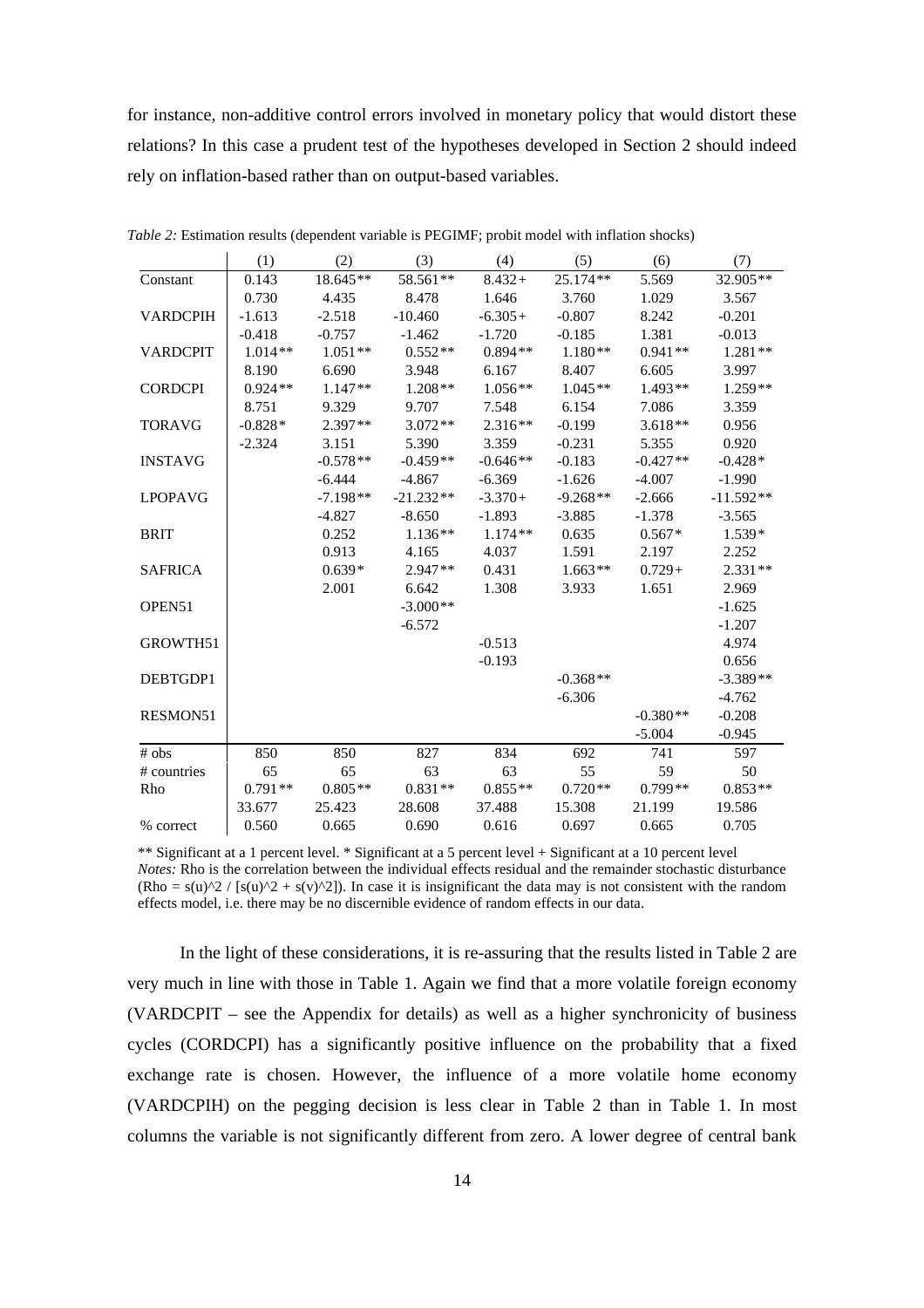independence (i.e. a high TORAVG) remains significantly positively related to PEGIMF except for column (1) where the controls for idiosyncratic country characteristics are excluded. As for the extensions, we find again that openness and external debt have a significantly negative effect on the likelihood of a fixed exchange rate regime being chosen. Interestingly, the interaction between CORDCPI and DEBTGDP1 does not lead to a insignificant coefficient for the correlation measure in Table 2. We also find that, in contrast to Table 1, in Table 2 international reserves (RESMON51) have a statistically significant negative impact on PEGIMF. The dummy variables for the existence of capital controls had (again) no significant effect (not shown). The quantitative impact of the base model presented in Table 2 are broadly comparable with the results in Table 1, too. A notable exception is the somewhat bigger role that CORCPI plays compared to CORGDP. Evaluated at sample means, a one percent increase in CORCPI increases the probability of choosing a fixed exchange rate regime by about 15 percent in column (1) and 18 percent in column (7) of Table 2. All in all, however, the main message of Table 2 is that the results concerning the basic model are very much comparable with the findings presented above.

A final issue is the possible endogeneity of our right-hand-side variables. It certainly helps that our empirical exercise is theory-based. For instance, foreign business cycle volatility, a variable suggested by the theoretical model in Section 2, is independent from the home country's chosen exchange rate regime. In addition, we do not include home inflation but rather its determinant, actual central bank independence as measured by the turnover rate.<sup>22</sup> In order to limit the remaining simultaneity issues, we introduce all right-hand-side variables either as backward-looking or time-invariant (see above). The notion that this procedure effectively minimizes possible repercussions between PEGIMF and its determinants is supported by the fact that our basic results do not change when we confine our sample to countries that actually changed their exchange rate regime at some point.<sup>23</sup>

### **4. Do (Wrong) Exchange Rate Regimes Matter?**

The model of exchange rate regime choice developed in Section 2 and empirically put to test in Section 3 is based on long-term determinants. For instance, we estimate the impact of backward-looking averages of volatility or sample-averages of the turnover rate of central

-

 $22$  Gosh et al. (1997) in their comprehensive study on the effects of exchange rate regimes find the strongest relation with inflation. Real growth, which enters our model as an additional control variable, is only weakly connected with these institutional choices.

 $2<sup>23</sup>$  Additional results are available on request from the authors.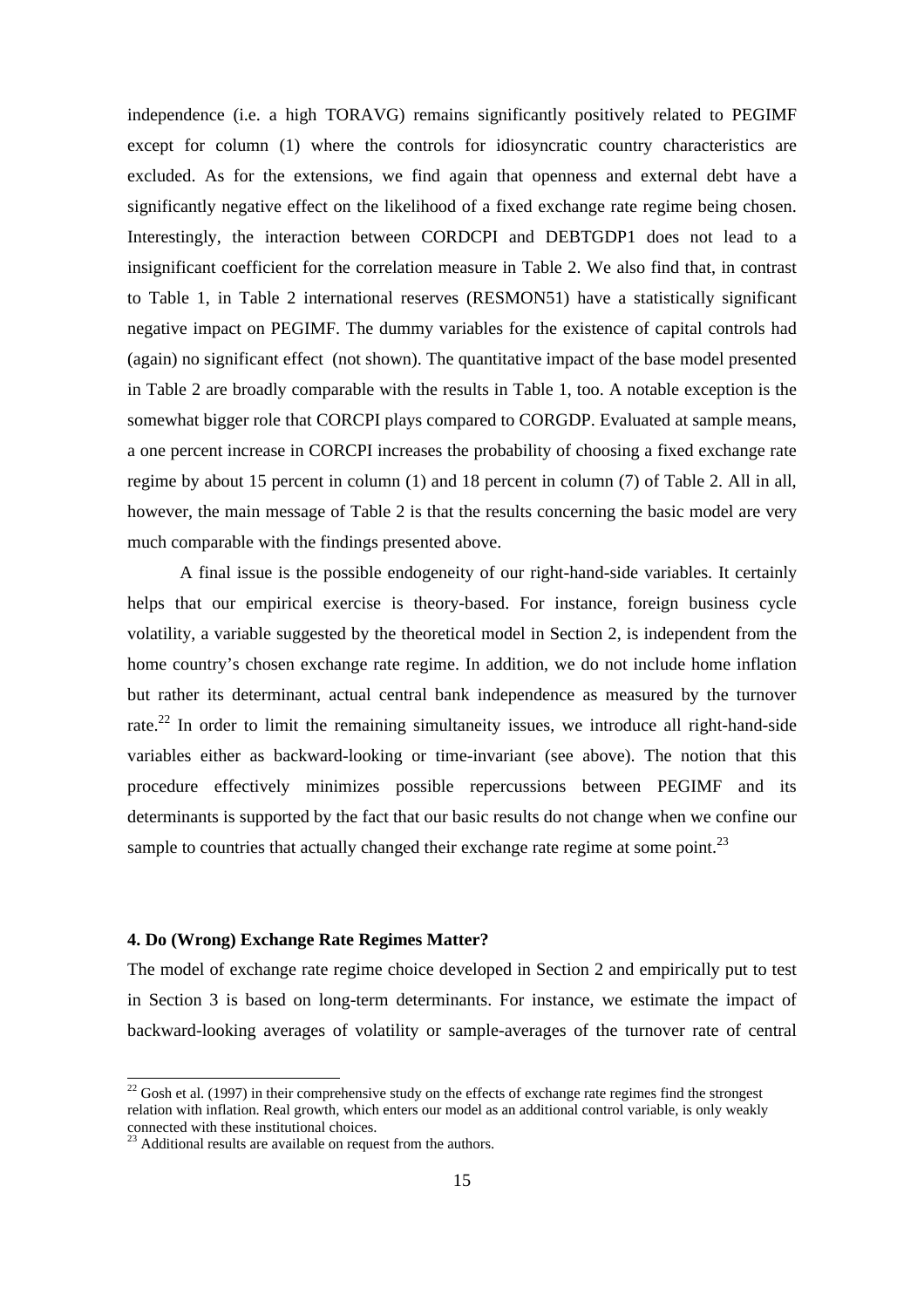bank governors on the probability that a fixed exchange rate regime is chosen. Moreover, the exchange rate regime measure used is a bivariate institutional index of exchange rate regimes rather than a variable based on actual exchange rate behavior. The question remains whether such institutional choices matter for observed exchange rate movements. A particularly interesting query is whether countries that chose to peg their exchange rate even though the estimated model suggested a floating exchange rate suffered from higher actual exchange rate volatility than others. After all, many observers of the recent Asian turmoil argue that fixed exchange rates contributed to the currency and financial crises of the 1990s.

To answer this question we conduct a second series of regressions. Using OLS random-effects techniques, we relate PEGSTD, the standard deviation of the percentage changes of the nominal exchange rate within a year, to the residuals of the basic exchange rate regime choice model described in columns (2) of Tables 1 and 2 above. The exchange rates are defined vis-à-vis the possible target areas identified in the previous section (see the Appendix). The left panel reports the results for the residuals stemming from the GDP-based model, the right panel reports those of the inflation-based model.

Take the case of countries with an institutionally fixed exchange rate (PEGIMF  $= 1$ ) first. Here a high residual in the base model suggests that the country chose a pegging regime despite the fact that our model suggested a floating exchange rate in that particular year. Consequently, we should also expect a positive correlation between the standard deviation of actual exchange rate growth and the residuals stemming from the base model. The reason is that a country with a fixed exchange rate regime that is in line the with the suggestions of the base model is simply less likely to deviate from the fixed exchange rate. Consequently it is also less likely to produce a non-zero standard deviation of actual exchange rates than a country with high residuals. In other words, the residuals from the base model multiplied by PEGIMF should have a positive and significant impact on PEGSTD. It is less clear, however, what we should expect in the case of countries that chose a floating exchange rate  $(PEGIMF = 0)$ . Since we cannot infer from the institutional choice of the exchange rate regime on possible realizations of PEGSTD as in the first case, we also lack a prior with regard to the possible impact of the residuals from the base model on actual exchange rate volatility.<sup>24</sup>

 $24$  Such a hypothesis would demand a more explicit model of actual exchange rate behavior.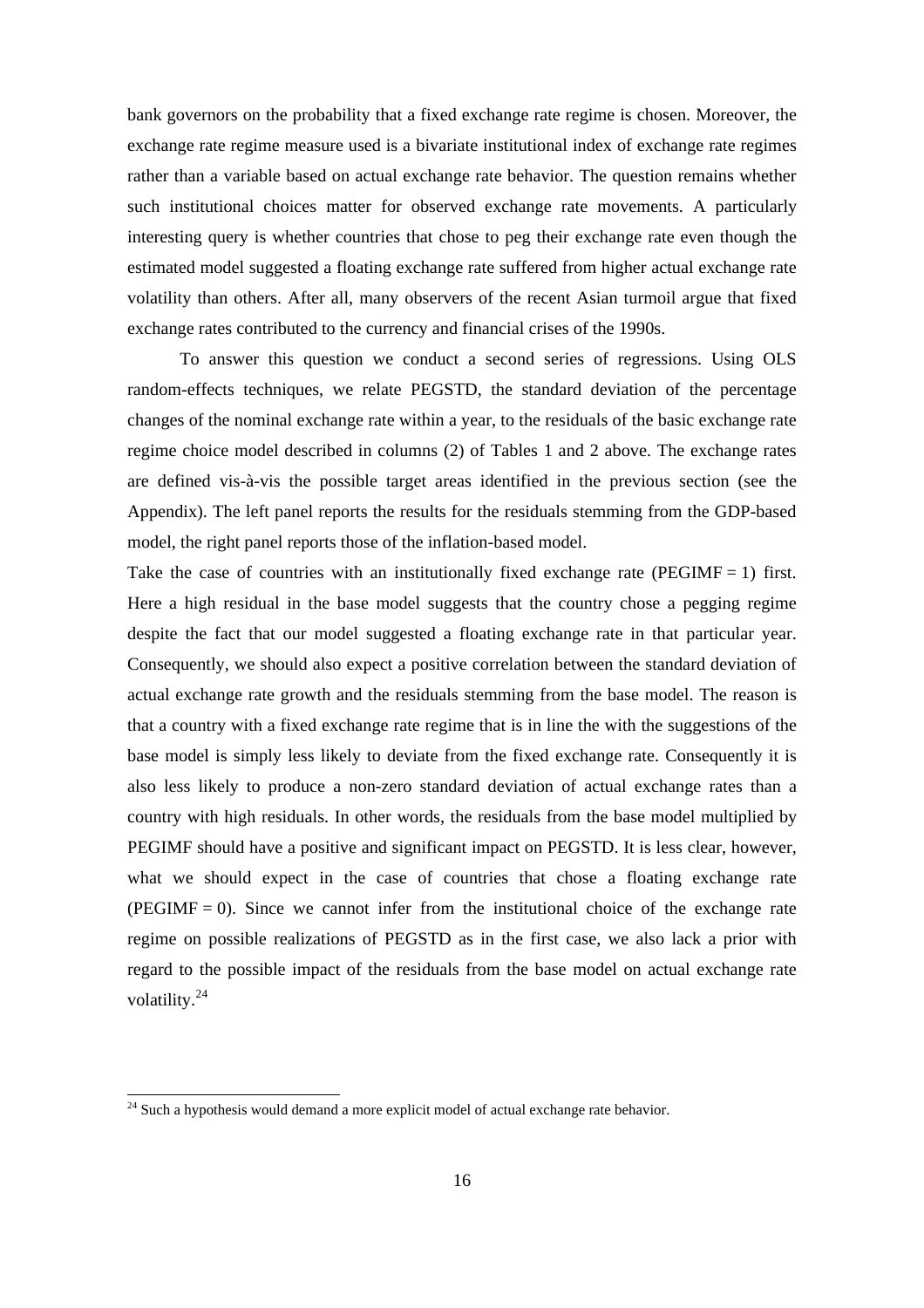|                | GDP-based model |           |           |            |           | Inflation-based model |           |           |           |            |           |            |
|----------------|-----------------|-----------|-----------|------------|-----------|-----------------------|-----------|-----------|-----------|------------|-----------|------------|
|                | (1)             | (2)       | (3)       | (4)        | (5)       | (6)                   | (1)       | (2)       | (3)       | (4)        | (5)       | (6)        |
| Constant       | $0.031**$       | $0.031**$ | $0.022**$ | $0.042**$  | 0.003     | 0.005                 | $0.033**$ | $0.033**$ | $0.024**$ | $0.044**$  | $0.006**$ | 0.008      |
|                | 6.922           | 6.981     | 4.125     | 9.575      | 0.680     | 0.834                 | 7.735     | 7.688     | 4.662     | 10.355     | 1.242     | 1.386      |
| RES(2)         |                 |           |           |            |           |                       |           |           |           |            |           |            |
| PEGRES (2)     | $0.008*$        | $0.008*$  | $0.008*$  | $0.007*$   | $0.008*$  | $0.007*$              | $0.008**$ | $0.009**$ | $0.008**$ | $0.007*$   | $0.007*$  | $0.007*$   |
|                | 2.289           | 2.095     | 2.236     | 2.108      | 2.387     | 2.284                 | 2.777     | 2.712     | 2.631     | 2.442      | 2.482     | 2.533      |
| NOPEGRES (2)   | $-0.002$        | $-0.003$  | $-0.002$  | $-0.002$   | 0.002     | 0.006                 | 0.003     | 0.003     | 0.002     | 0.002      | 0.004     | $0.007*$   |
|                | $-0.372$        | $-0.563$  | $-0.423$  | $-0.458$   | 0.532     | 1.302                 | 0.891     | 0.938     | 0.641     | 0.584      | 1.370     | 2.159      |
| <b>INST5</b>   |                 | 0.001     |           |            |           | $-0.003$              |           | $-0.001$  |           |            |           | $-0.004 +$ |
|                |                 | 0.516     |           |            |           | $-1.187$              |           | $-0.341$  |           |            |           | $-1.859$   |
| TOR5           |                 |           | $0.032**$ |            |           | $0.030**$             |           |           | $0.031**$ |            |           | $0.029**$  |
|                |                 |           | 2.837     |            |           | 2.700                 |           |           | 2.716     |            |           | 2.687      |
| <b>GROWTH</b>  |                 |           |           | $-0.354**$ |           | $-0.296**$            |           |           |           | $-0.351**$ |           | $-0.296**$ |
|                |                 |           |           | $-6.820$   |           | $-5.326$              |           |           |           | $-6.762$   |           | $-5.356$   |
| <b>DEBTGDP</b> |                 |           |           |            | $0.044**$ | $0.040**$             |           |           |           |            | $0.043**$ | $0.039**$  |
|                |                 |           |           |            | 10.697    | 10.130                |           |           |           |            | 10.698    | 10.176     |
| # obs.         | 877             | 867       | 877       | 872        | 759       | 744                   | 877       | 867       | 877       | 872        | 759       | 744        |
| Adj. R2        | 0.004           | 0.003     | 0.013     | 0.054      | 0.134     | 0.181                 | 0.007     | 0.006     | 0.014     | 0.055      | 0.137     | 0.186      |
| Hausman test   | 0.996           | 1.087     | 2.004     | 1.777      | 2.844     | 6.862                 | 1.612     | 1.792     | 2.659     | 1.609      | 3.235     | 4.823      |
| F-test         | $3.000**$       | 2.886**   | $2.646**$ | $2.627**$  | 1.980**   | $1.556**$             | $2.923**$ | $2.883**$ | $2.577**$ | $2.572**$  | $1.917**$ | 1.508*     |

*Table 3:* Impact of policy choice on actual volatility of exchange rate (dependent variable: PEGSTD; OLS random effects)

\*\* Significant at a 1 percent level. \* Significant at a 5 percent level + Significant at a 10 percent level

*Notes:* Hausman test compares fixed- and random-effects model. In case the Chi-square statistic is significantly different from zero, the fixed-effects model should be preferred. F-test compares random-effects model with a model only including a constant. In case the F-test statistic is significantly different from zero, the random-effects model should be preferred.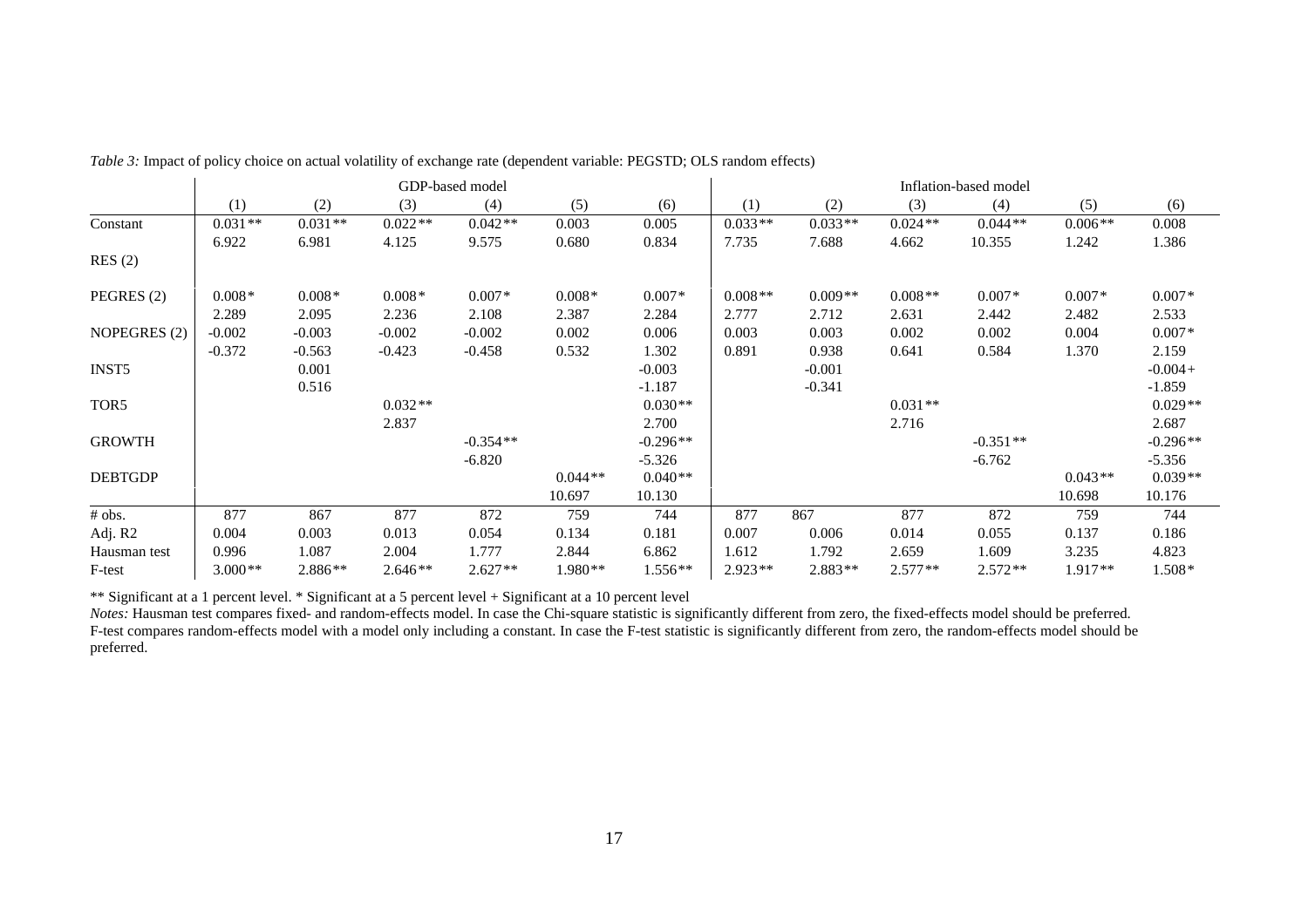Columns (1) in Table 3 provide the results of a regression of PEGSTD on the residuals of the base model based on real GDP growth and inflation (see columns (2) of Tables 1 and 2) both for institutionally pegging and floating countries. The former are represented by PEGRES, the latter by NOPEGRES. We find that indeed the standard deviation of actual exchange rates significantly increases (at the 5 percent level) under a regime with institutionally fixed exchange rates when the residuals stemming from the base model are higher. Following the interpretation introduced above, this seems to suggest that *pegging regimes* that are in line with the fundamentals identified in the theoretical model in Section 2 have less variability of their currencies. There is no significant relation between the residuals of the base model and PEGSTD for floating exchange rate regimes in Table 3. This result (as well as all other findings presented in Table 3) are quite similar whether we use inflationbased or GDP-based residuals from the exchange rate regime choice model.

In order to test the robustness of the result concerning PEGRES, columns (2) to (6) report results for various extensions of the model. INST5 is the five-year backward-looking averages of our *political instability* measure and TOR5 is the five-year backward-looking sum of the central banker *turnover rate* already introduced (see the Appendix for details). However, only TOR5 is significantly related to PEGSTD. It would seem that an increase in the turnover rate but not in political instability is significantly positive correlated with an increase in exchange rate volatility. Interpreted literally, this result suggests that a more independent central bank (i.e. one with a lower turnover rate) might be instrumental in keeping exchange rate volatility down. There is, however, an issue of reversed causality here to which we will return. Note that neither the inclusion of INST5 nor that of TOR5 in the model alters results for PEGRES.

Interestingly, a high contemporaneous level of *external debt* over GDP (DEBTGDP) has a significantly positive impact on PEGSTD. This suggests that the arguments put forward by the banking-view of currency crises (see Section 3) not only influence the institutional exchange rate regime choice but also actual exchange rate behavior. We also find that higher contemporaneous *real growth* (GROWTH) has a highly significant negative influence on within-year exchange rate volatility. As one would expect, lower growth rates will lead to more volatile actual exchange rates. Again, the results concerning PEGRES do not change with the inclusion of these additional variables.

A natural question with regard to the results in Table 3 is to the possibility of reversed causality. Of course, we can imagine a strong devaluation of a pegged currency to have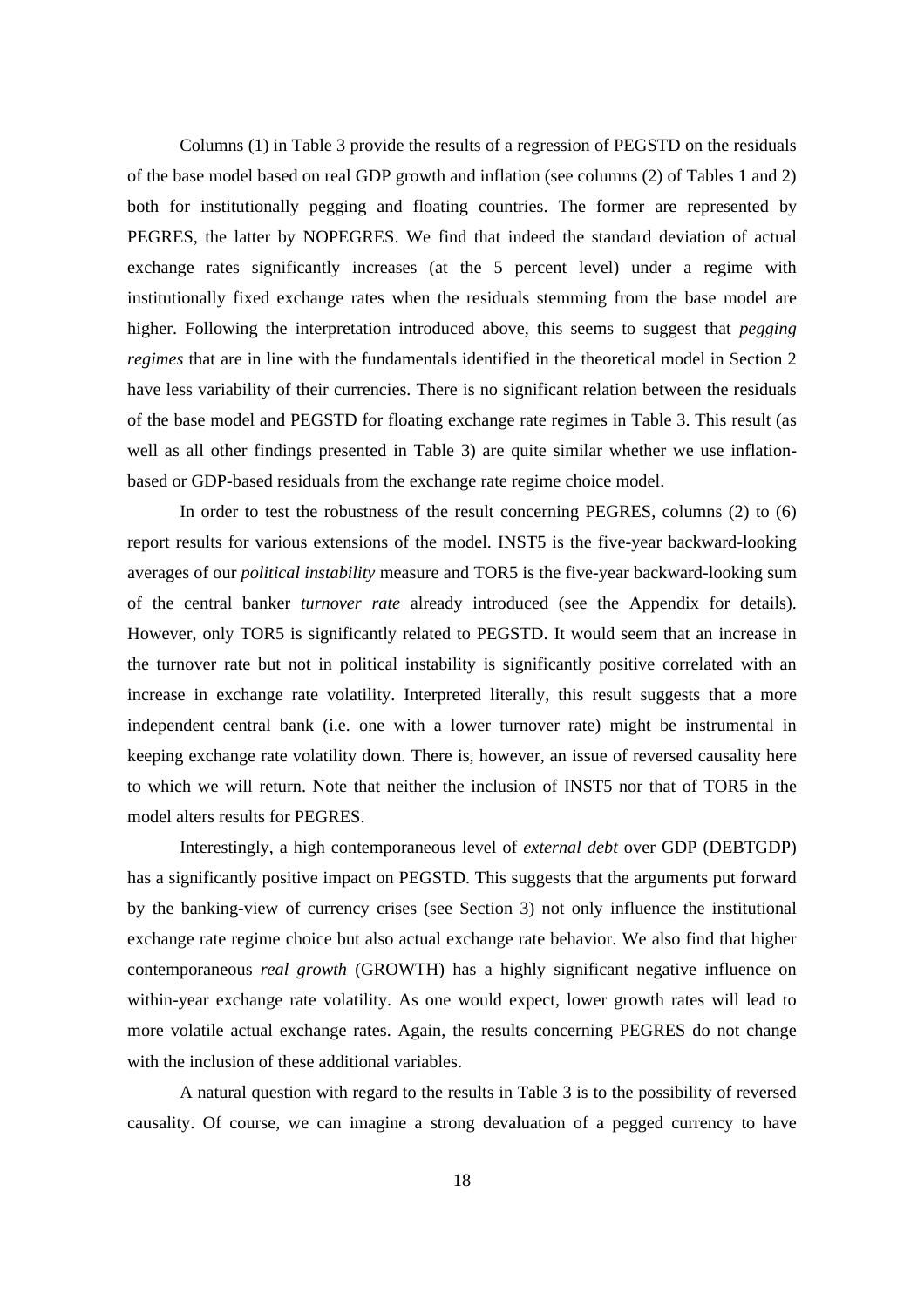contemporaneous repercussions on, for instance, political instability or growth. In order to follow up on this notion we repeated all regressions with the additional right-hand side variables lagged one period. Quite reassuringly, we find all results but the one for the central bank turnover rate more or less unchanged. While TOR51 (see the Appendix) still exhibits a positive influence on PEGSTD, its level of significance drops below conventional levels. One way to interpret this is indeed that causality runs from PEGSTD to TOR5: it is currency turmoil that increases the turnover rate of central bank governors and not vice versa.<sup>25</sup>

We conclude that there is a significant impact of "mistakes" in exchange rate regime choice on actual (nominal) exchange rate volatility no matter whether other possible determinants are controlled for. As a rule, countries that deviate from the model's predicted regime choice by choosing fixed instead of floating exchange rates generally suffer higher exchange rate volatility. How strong is the effect in economic terms? The coefficients reported in columns (6) of Table 3 already indicate that, compared, for instance, to the impact of GROWTH and DEBTGDP, the effect of a one percent increase in PEGRES is relatively small. Still, the influence is not negligible. Take the GDP-based model reported in the left panel of Table 3. The elasticity of PEGSTD with regard to PEGRES is about 0.04. Evaluated at sample means, a one standard deviation increase in PEGRES would have increased PEGSTD by 0.0073 or about 1/10 standard deviations.

Another way to evaluate the consequences of exchange rate regime choice is to ask what does the model of exchange rate regime choice have to say about recent examples of balance-of-payments crises? Table 4 reports some statistics on the behavior of actual exchange rates to that end. As before, the standard deviation of exchange rates is computed from the monthly growth rate of nominal exchange rates within a given year. We find that, based on our entire sample of 893 observations across countries and years, the standard deviation associated with fixed exchange rate regimes is only marginally lower than in the overall sample. One explanation commonly given is that fixed exchange rate regimes are just as prone to suffer sudden dramatic bursts of re-valuations than floating regimes (Caramazza and Azis, 1998). According to Table 4, however, this is only part of the story. Another part is institutional mistakes.

In line with the regression results in Section 4, the last column of Table 4 shows that those fixed exchange rate regimes in line with our base model during 1980-94 had less

<sup>25</sup> Other results point at a negative interaction of the level (or change) of *international reserves* with observed exchange rate volatility. The variable has at least a marginally significant influence on PEGRES. Not surprisingly, a higher level of reserves makes actual exchange rates less volatile under a pegging regime.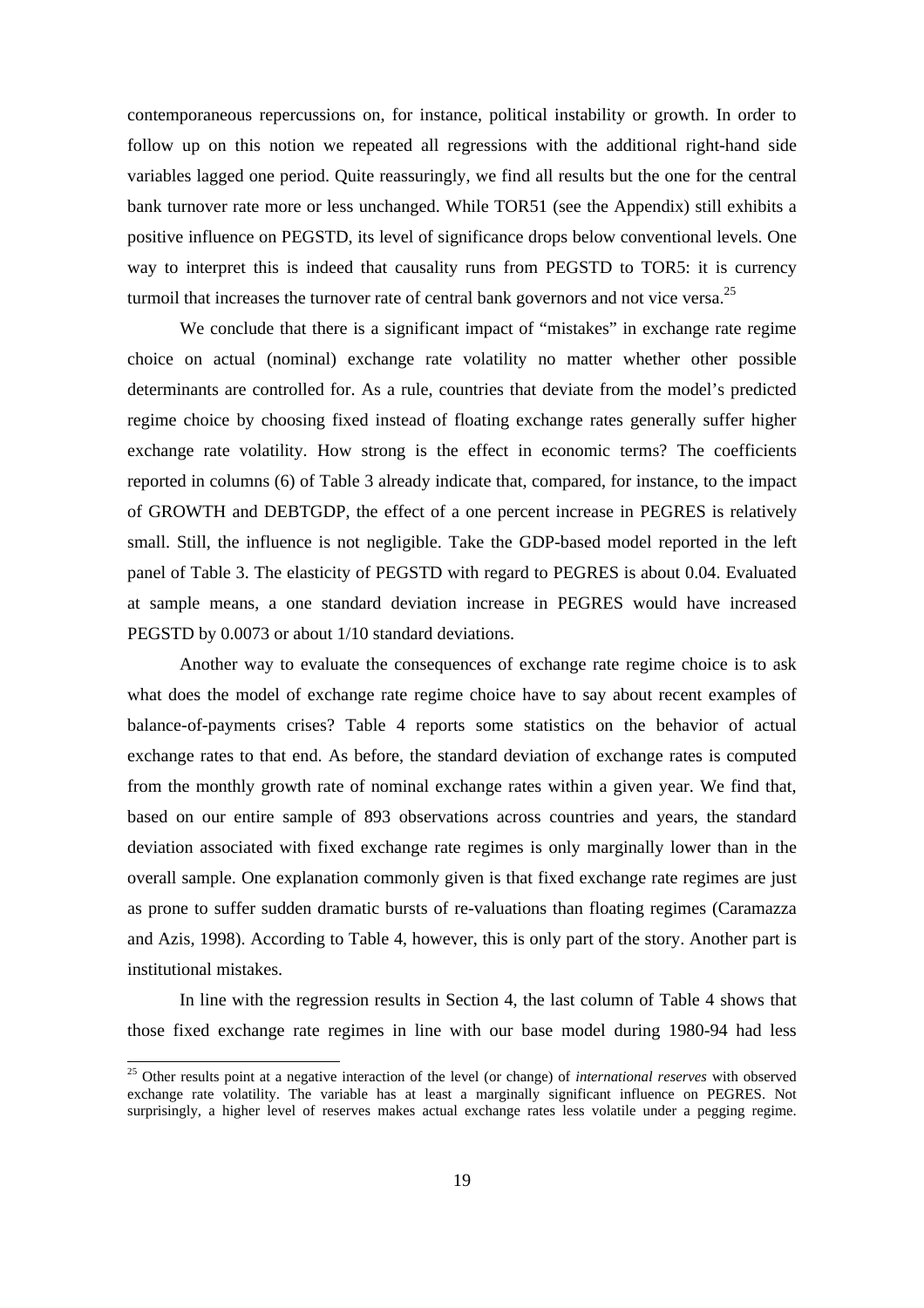volatile actual exchange rates. So primarily countries that selected a fixed exchange rate regime which is *not* in line with fundamentals are haunted by sudden exchange rate volatility.<sup>26</sup>

|      | All floating and<br>fixed exchange rate regimes |                                  | Fixed exchange rate Fixed exchange rate<br>regimes supported |  |
|------|-------------------------------------------------|----------------------------------|--------------------------------------------------------------|--|
|      | regimes                                         |                                  | by model                                                     |  |
|      |                                                 | During entire period 1980-94     |                                                              |  |
| Std. | 0.031                                           | 0.030                            | 0.027                                                        |  |
| Obs. | 893                                             | 475                              | 339                                                          |  |
|      |                                                 | During balance-of-payment crises |                                                              |  |
| Std. | 0.116                                           | 0.124                            | 0.057                                                        |  |
| Obs. | 29                                              | 6                                |                                                              |  |
|      |                                                 | During banking crises            |                                                              |  |
| Std. | 0.038                                           | 0.005                            | 0.007                                                        |  |
| Obs. |                                                 | 3                                | 2                                                            |  |

*Table 4:* Standard deviation of nominal exchange rates

*Notes:* Definition of balance-of-payments crises and banking crises from Kaminsky and Reinhart (1999, data appendix). Standard deviation as defined in the Appendix. Observations are countries \* years. We get qualitative similar results if we use the standard deviation of nominal exchange rate levels from their trend instead.

This is also true during times of balance-of-payments crises. The middle panel of Table 4 reveals that of the 29 observations of exchange rate volatility within our sample that are identified by Kaminsky and Reinhart (1999) as falling into a balance-of-payments crises, only six occurred under a pegging regime. It is interesting to note that the standard deviation of exchange rates under fixed regimes is somewhat but not dramatically higher than under floating rates. Note, however, that the one fixed exchange rate regime that was in line with the model's recommendation suffered a significantly less volatile exchange rate. Again it would seem that it is wrongly fixed exchange rates rather than regimes of fixed exchange rates per se that are linked to bursts of actual forex market volatility.

During banking crises the behavior of exchange rates hardly differs between regimes supported or not supported by the model (lower panel in Table 4). This is line with Kaminsky and Reinhart's (1999) results that such crises predate rather than accompany balance-ofpayments crises.

-

However, since the reversed causality issue is probably most virulent here, we do not report these additional results.

<sup>&</sup>lt;sup>26</sup> Note that the second column excludes those floating regimes for which the model suggests a fixed exchange rate regime. Including those does increase the number of relevant observations to 483 and the average standard deviation to 0.029.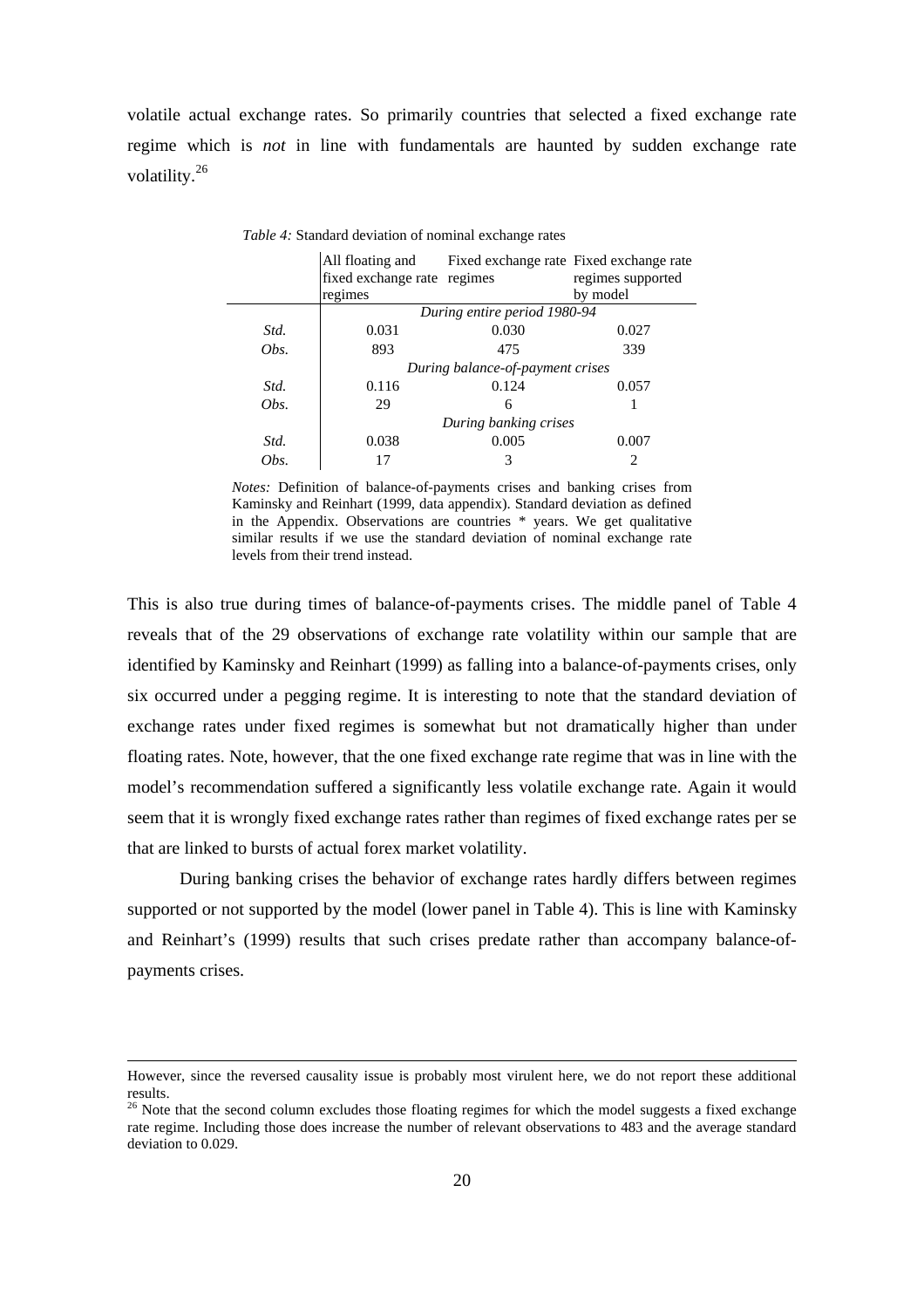# **5. Concluding comments**

Like most previous studies our theoretical model is based on two highly simplified cases: a fully flexible exchange rate versus an irrevocably (and credibly) fixed nominal exchange rate. Purely floating and fixed systems are, of course, only two possible options. Edwards and Sevastano (1999) distinguish nine existing different exchange rate regimes, varying from free float to full dollarization. Still, our theoretical model yields some very interesting insights that have not been (fully) taken into account in most of the previous literature. It suggests, for instance, that a more volatile foreign economy can be an argument in favor of a fixed exchange rate regime once similarities in the business cycles in both countries are taken into account. The model supports Frankel's (1999) view that there are no general rules as to the optimality of an exchange rate regime. Frankel argues that the decision to peg or not to peg varies over time with the circumstances. Our theoretical model derives recommendations on the choice of the exchange rate regime based on such characteristics in any given period. And our empirical results suggest that these characteristics indeed matter.

Again, some caveats are in order here as some of the problems that plague the literature on the consequences of exchange rate regimes may also have affected our results. As pointed out by Edwards and Sevastano (1999) most studies classify studies following the countries' official description of the exchange rate (typically the one they report to the IMF). However, differences between *de jure* and *de facto* regimes may be substantial. Furthermore, it is assumed that the regimes were sustainable in the period under consideration and that duration is assumed to be immaterial. We have taken the first issue into account by focusing also on actual exchange rate stability. Furthermore, our results show that de *jure choices* are not on paper only, as they matter for actual behavior. The second issue has only partly been taken into account in that we analyze whether a 'wrong' policy choice has affected actual exchange rate volatility. Our results suggest that mistakes in institutional choice indeed matter: the standard deviation of the nominal exchange rate of countries that should – according to our model – not have fixed their exchange rate is higher than that in countries that made a choice in accordance with our model. In future research we plan to further explore possible explanations of mistakes in institutional choice, especially focusing on politicaleconomic factors forcing (democratic and non-democratic) countries to peg or float when our model yields different advice.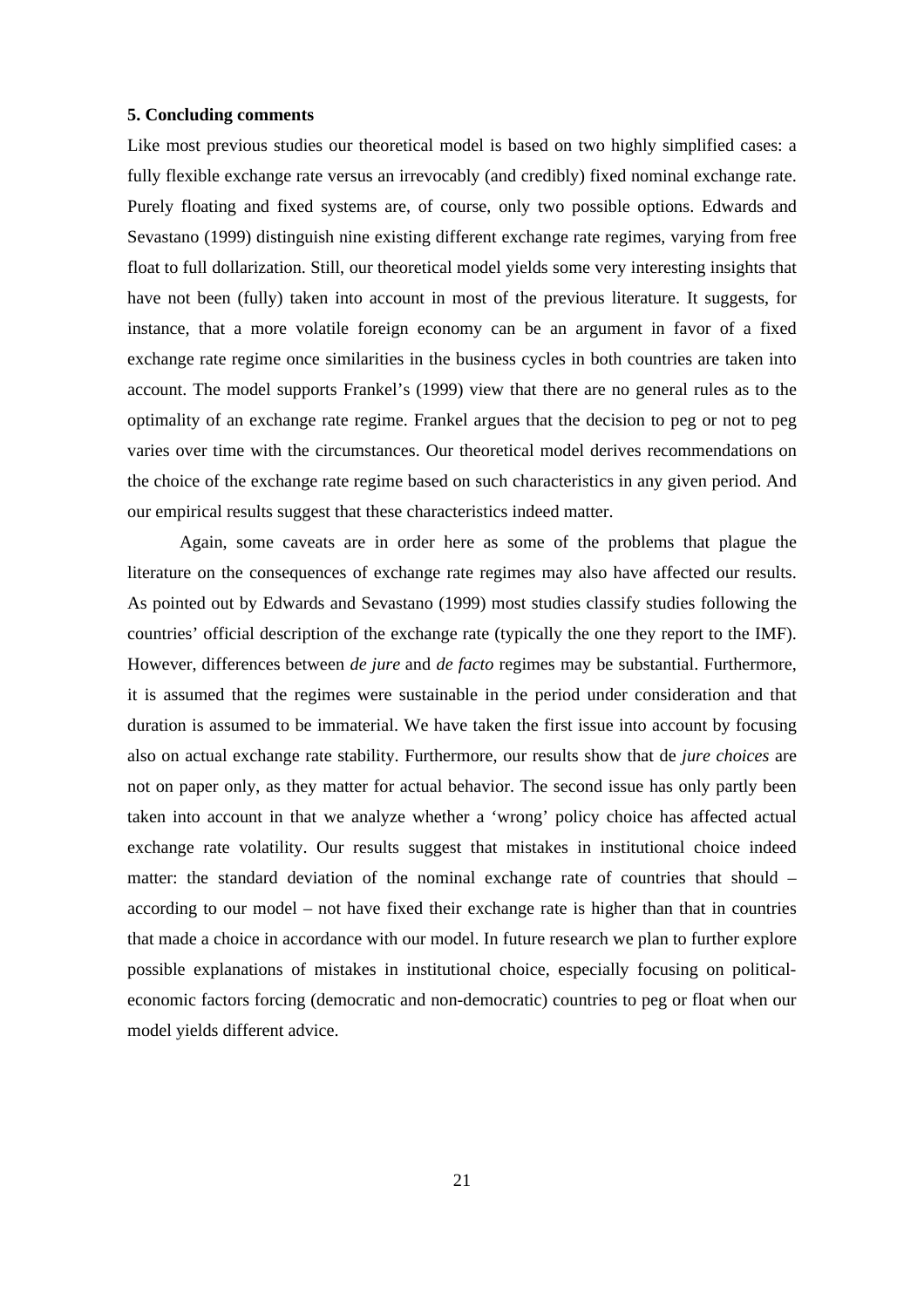### **References**

- Aghevli, B.B., S.K. Mohsin and P.J. Montiel (1991), Exchange Rate Policy in Developing Countries: Some Analytical Issues, *IMF Occasional Paper*, No.78, Washington DC: IMF.
- Barro, Robert J. (1996), "Determinants of Democracy", Mimeo Harvard University, July.
- Berger, Helge, Henrik Jensen, and Guttorm Schjelderup (1998), "To Peg or Not To Peg? A Simple Model of Exchange Rate Regime Choice in Small Economies", *Mimeo*, December.
- Berger, Helge, Jakob de Haan and Sylvester C.W. Eijffinger (2000), "Central Bank Independence: An Update of Theory and Evidence", *CEPR Discussion Paper,* nr. 2353.
- Blomberg, S. Brock and Gregory D. Hess (1997), "Politics and Exchange Rate Forecasts", *Journal of International Economics*, 43, 189-205.
- Campillo, M. and Miron, J.A. (1997), "Why Does Inflation Differ Across Countries?", in: Romer, C.D., Romer, D.H. (eds.), *Reducing Inflation: Motivation and Strategy,* Chicago, University of Chicago Press.
- Caramazza, Francesco and Jahangir Azis (1998), "Fixed or Flexible? Getting the Exchange Rate Right in the 1990s", *Economic Issues (IMF)*, 13.
- Collins, Susan M. (1996), "On Becoming More Flexible: Exchange Rate Regimes and the Caribbean", *Journal of Development Economics*, 51, 117-38.
- Cukierman, Alex (1992), *Central Bank Strategy, Credibility, and Independence*, Cambridge MA: MIT Press.
- Cukierman, A., S.B. Webb and B. Neyapti (1992), "Measuring the Independence of Central Banks and Its Effects on Policy Outcomes", *The World Bank Economic Review,* 6, 353-98.
- De Haan, Jakob and Willem Kooi (2000), "Does Central Bank Independence Really Matter? New Evidence for Developing Countries Using a New Indicator", forthcoming in *Journal of Banking and Finance*.
- Edwards, Sebastian (1996), "The Determinants of the Choice Between Fixed and Flexible Exchange-Rate Regimes", *NBER Working Paper*, 5756.
- Edwards, Sebastian and Miguel A. Savastano (1999), "Exchange Rates in Emerging Economies: What Do We Know? What Do We Need to Know?", *NBER Working Paper*, 7228.
- Eijffinger, Sylvester C.W. and Marco Hoeberichts (1998), "The Trade Off between Central Bank Independence and Conservativeness", *Oxford Economic Papers*, 50, 397-411.
- Frankel, Jeffrey A. (1995), "Monetary Regime Choice for a Semi-Open Country", in: S. Edwards (ed.), *Capital Controls, Exchange Rates and Monetary Policy in the World Economy*, Cambridge: Cambridge University Press.
- Frankel, Jeffrey A. (1999), "No Single Currency Regime Is Right For All Countries or At All Times", *NBER Working Paper*, 7338.
- Giavazzi, Franco and Marco Pagano (1988), "The Advantage of Tying One's Hands: EMS Discipline and Central Bank Credibility", *European Economic Review*, 32, 1055-75.
- Gosh, Atish R., Jonathan D. Ostry, Anne-Marie Gulde, and Holger C. Wolf (1997), "Does the Nominal Exchange Rate Regime Matter?", *NBER Working Paper*, 5874.
- IMF (1997), "Exchange Rate Arrangements and Economic Performance in Developing Countries (Chapter IV)", *World Economic Outlook*, 78-97.
- Kaminsky, Graciela L. and Carmen M. Reinhart (1999), "The Twin-Crisis: The Causes of Banking and Balance-of-Payments Problems", *American Economic Review*, 89(3), 473- 500.
- Klein, Michael W. and Nany P. Marion (1997), "Explaining the Duration of Exchange Rate Pegs", *Journal of Development Economics*, 54, 387-404.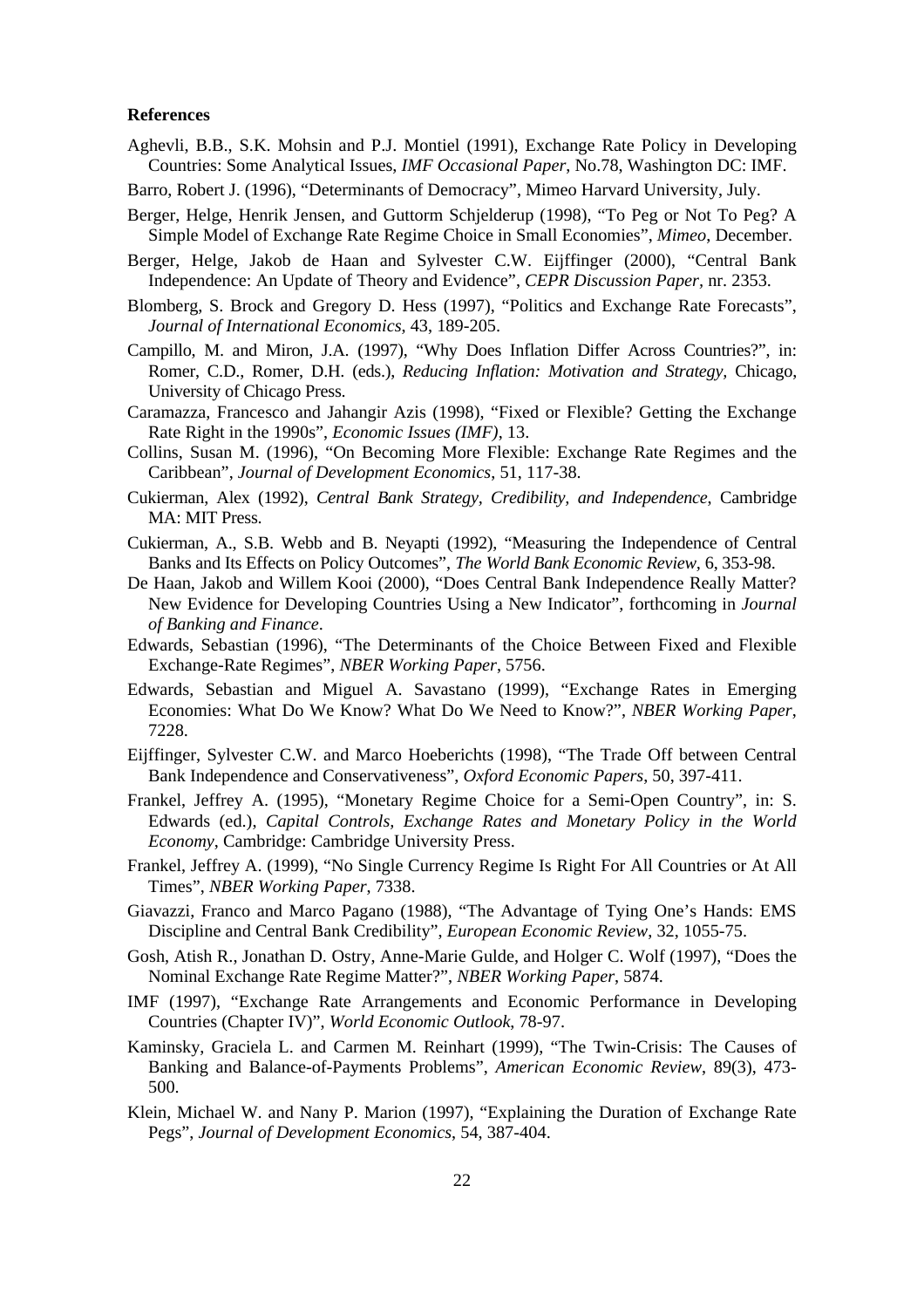- Knack, Stephen and Philip Keefer (1995), "Institutions and Economic Performance: Cross-Country Tests Using Alternative Institutional Measures", *Economics and Politics*, 7(3), 207-28.
- Melvin, M. (1985), "The Choice of an Exchange Rate Regime and Macroeconomic Stability", *Journal of Money, Credit, and Banking*, 17, 467-78.
- Mishkin, Frederic S. (1999), "Lessons Form The Asian Crisis", *NBER Discussion Papers*, 7102.
- Pringle, Robert (1999), *Morgan Stanley Dean Witter Central Bank Directory*, Central Banking Publications: London.
- Rogoff, Kenneth (1985), "The Optimal Degree of Commitment to an Intermediate Monetary Target", *Quarterly Journal of Economics*, 100, 1169-1190.
- Sierman, Clemens L.J. (1998), *Politics, Institutions and the Economic Performance of Nations*, Edward Elgar: Cheltenham.
- Tornell, Aaron and Andres Velasco (1995), "Fixed versus Flexible Exchange Rates: Which Provides more Fiscal Discipline?", *NBER Working Paper*, 5108.
- Williamson, John (1998), "Crawling Bands or Monitoring Bands: How to Manage Exchange Rates in a World of Capital Mobility", *International Finance*, 1:1, 59-79.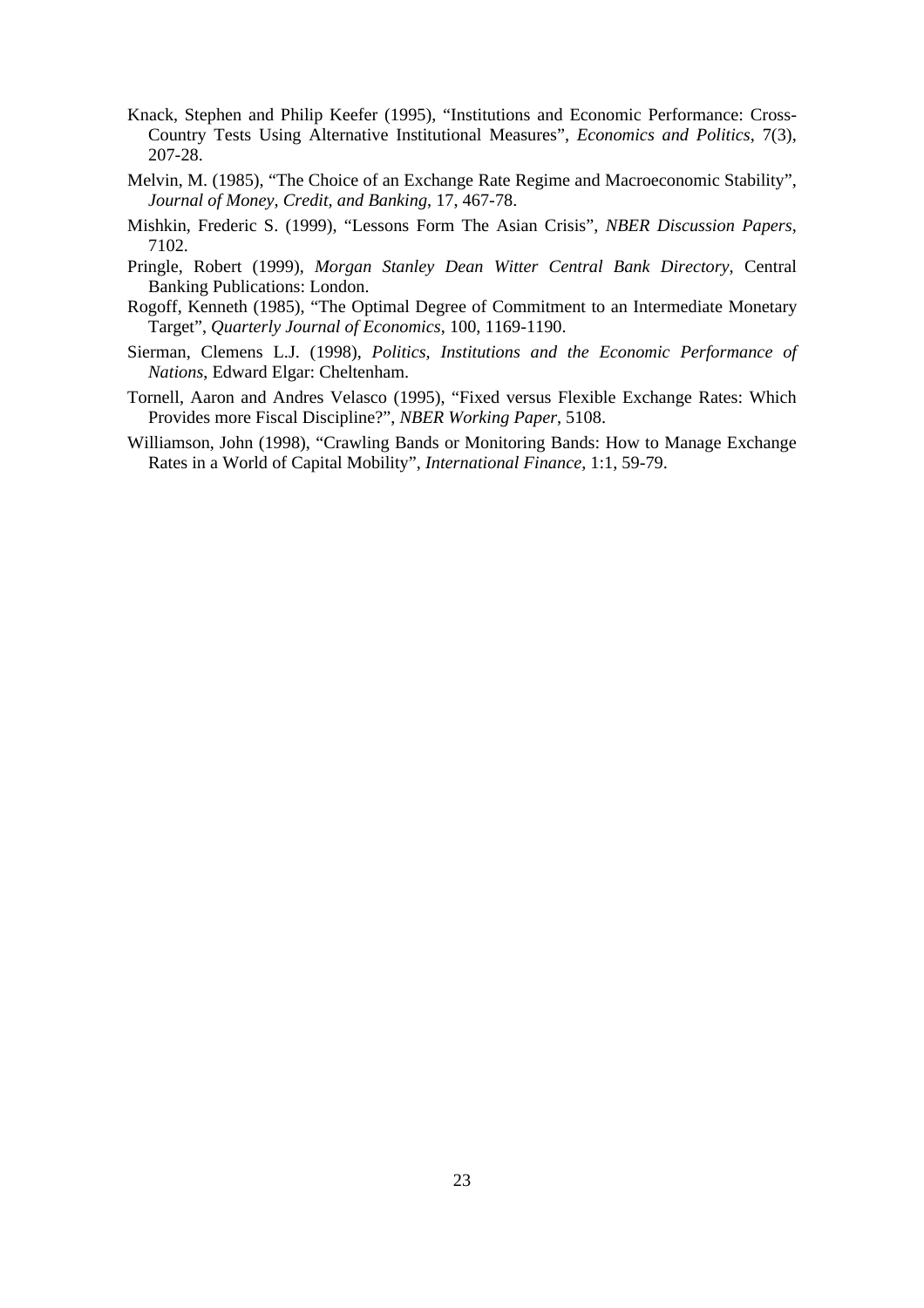# **Appendix**

#### *Data Source*

In the empirical analysis we concentrate on a large set of developing countries, covering the 1980-1994 period. Unless mentioned otherwise all underlying data are from the International Financial Statistics of the IMF. Series names ending with 'AVG' mean that they are averages over the entire period. Those ending with '5' are fiveyear backward-looking moving averages. In order not to lose valuable observations, the underlying series for these variables start in 1975. If a series name (also) ends with a '1' it means that it is lagged one period. An additional 'D' in front of a name indicates that first-differences over time are taken.

#### *Official pegging strategy (PEGIMF) and actual or potential pegged-to-currency (TARGET)*

The IMF classifies each country into different categories concerning their exchange rate regime. To construct our dependent variable PEGIMF, we declare countries which peg to the US dollar, the French franc, the SDR, or any other currency or composite as 'pegging' countries. Countries with a (semi-) flexible exchange rate we consider to be non-pegging. For those countries pegging to an unknown basket of currencies we opt to construct a composite exchange rate based on the relative shares of the three to six countries with whom they trade the most. The trade data is taken from IMF's Trade Statistics. To determine to which countries non-pegging countries would potentially peg, we look at their history. If they have never pegged we choose to use the US dollar or the SDR as their potential target currencies. Table A1 shows all countries, the periods during which they pegged or had a floating currency, and their (potential) target countries.

#### *Standard deviation of percentage change in exchange rate (PEGSTD)*

To construct an actual measure of exchange rate volatility we look at the yearly standard deviation of the percentage change of the actual monthly exchange rate between the home and target country.

#### *Variance real GDP/inflation shocks home (VARGDPH/VARDCPIH) and target countries (VARGDPT/VARDCPIT) and the correlation between both real GDP/inflation shocks (CORGDP/CORDCPI)*

To construct an empirical measure for the variance of the home and foreign countries output shocks we have used the following procedure. For the home and foreign country we have calculated the real GDP growth rates in, respectively local currency and US-dollar over the period 1971-1994. In case the home country (potentially) pegs to a composite, the real GDP growth rate of the foreign country is computed by using a weighted average of the underlying countries. For the SDRs the weights are 0.4, 0.21, 0.17, 0.11 and 0.11 for, respectively the United States, Germany, Japan, France, and the United Kingdom. For other composites the weights are according to their trade shares. For each ten-year period in which there are more than three observations available we apply the Hodrick-Prescott technique to filter out the shocks in output growth (for both the home and foreign country). The variance of these output shocks for the sample 1980-1989 are then, for instance, taken as a measure for the variance of the output shock in the year 1990. We also calculated the correlation between the output shocks of the home and foreign country over all these ten-year periods. This is our measure for the correlation between both output shocks. A similar procedure is applied to construct an empirical measure for the variance of the home and foreign countries inflationary shocks and their correlation. Our measure of inflation is the percentage change in the consumer price index.

#### *Central Bank Independence and the turnover rate (TORAVG, TOR5, TOR51)*

As proxy for Central Bank Independence Campillo and Miron (1997) use Cukierman's (1992) legal index. However, Cukierman argues that legal independence measures may be a better proxy for actual independence in industrial countries than in developing countries. Cukierman (1992) and Cukierman et al. (1992) therefore developed a yardstick for central bank autonomy which is not based on regulation but on the actual average term of office of central bank governors in different countries. This indicator is based on the presumption that, at least above some threshold, a higher turnover rate (TOR) of central bank governors indicates a lower level of independence. Until recently, Cukierman's TOR was the only such measure available. However, using three sources of information, we have been able to construct a more extensive data set starting in 1975 including the annual changes of the governor. The data sources (in the order that we have used them in constructing our data set) are: information we received directly from various central banks, Pringle (1999) and the IMF's International Financial Statistics. As to the latter, generally, either the country's governor to the IMF or his alternate is the governor of the central bank. In each monthly issue of the IFS the names of the governor to the IMF and his alternate are shown, which makes it possible to infer whether the central bank has a new Chief Executive Officer. In the empirical analysis we take both the average and the five-years backward-looking moving sum of this turnover rate.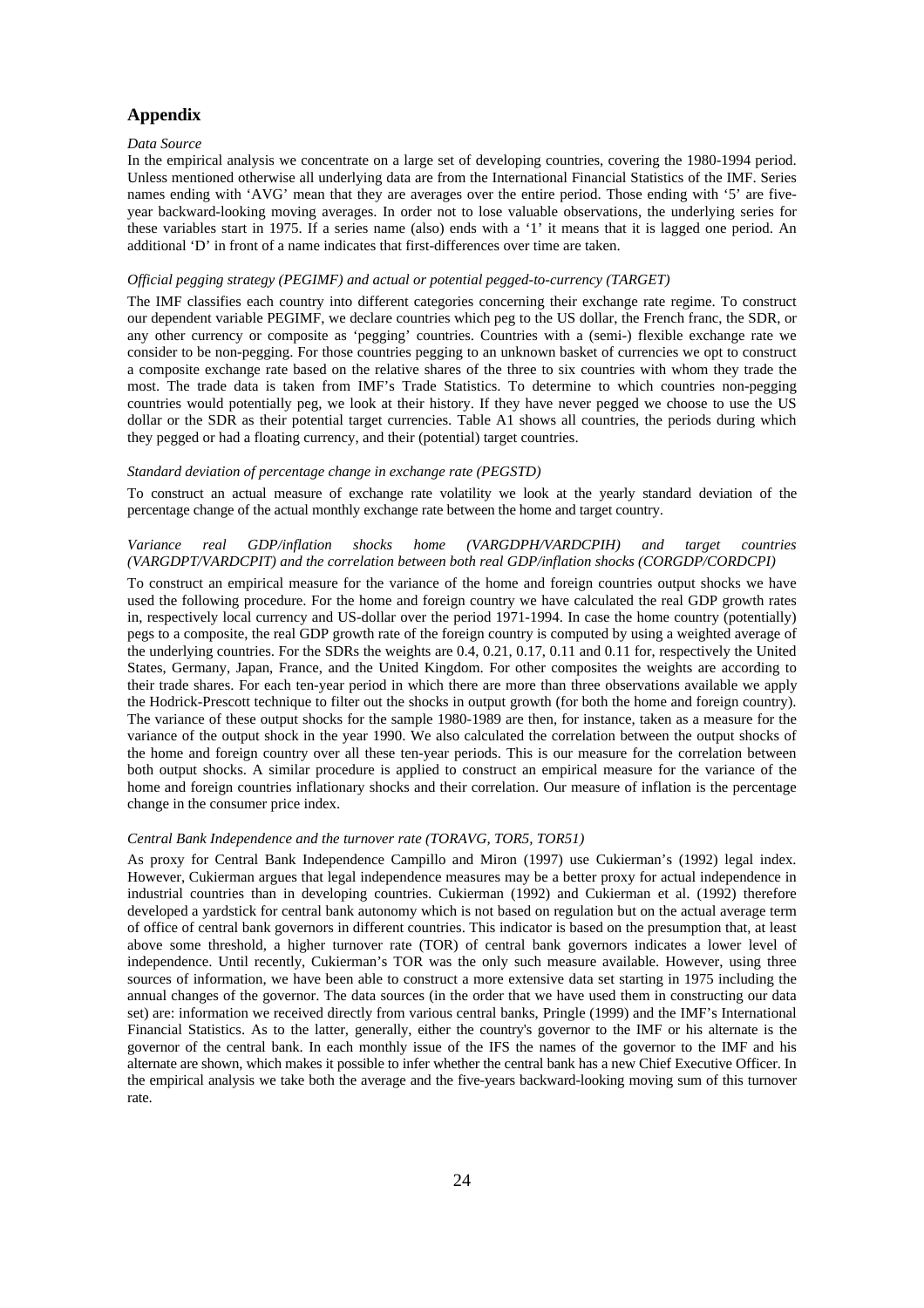#### *Political instability (INSTAVG, INST5)*

In order to capture the multi-dimensional aspects of political uncertainty or instability, we construct an index that summarizes eight variables indicating socio-political unrest. Those variables are the number of assassinations, strikes, guerilla problems, government crises, purge, riots, revolutions, and anti-government demonstrations and are taken from Siermann (1998). Here we employ the method of principal components. Principal components analysis is a statistical technique that helps us to reduce the number of variables in an analysis by describing linear combinations of the variables that contain most of the information, i.e. linear combinations with the greatest variance.

In the initial analysis we also used data from the Barro-Lee data set (number of political assassinations, number of military coups and revolutions, a dummy for countries that have been involved in war any time between 1960 and 1990), Knack and Keefer (1995) (political instability, and an index of civil liberties), and Barro (1996) (political rights). As these variables are only available at a cross-section level averaging over a much longer period than used in this analysis and were not available for as many countries as the data of Siermann (1998), we opted to use the data of Siermann (1998) in the final analysis. Our conclusions are not influenced by this.

#### *Average log population (LPOPAVG)*

To have a measure for the size of a country we include the average logarithm of the population of the country.

#### *Former British colonies (BRIT) and sub-Saharan African countries (SAFRICA)*

To capture institutional differences we included dummies for former British colonies and sub-Saharan African countries. We also tried dummies for former Spanish and French colonies and Latin-American countries, but they were hardly ever significant and are therefore submitted from the final analysis.

#### *Openness (OPENAVG, OPEN51)*

Openness we measure in the usual way as the sum of total imports and exports as percentage of GDP.

# *Real GDP growth rate (GROWTH, GROWTH51)*

Simply the growth rate of real GDP.

#### *External debt as percentage of GDP (DEBTGDP1)*

Total external debt is taken from the World Bank Development Indicators and is defined as debt owed to nonresidents repayable in foreign currency, goods, or services denominated in US dollars. Total external debt is the sum of public, publicly guaranteed, and private non-guaranteed long-term debt, use of IMF credit, and shortterm debt. Short-term debt includes all debt having an original maturity of one year or less and interest in arrears on long-term debt. Before calculating its share in GDP, we transformed GDP into US dollars by using the annual exchange rate.

#### *International reserves as percentage of the base money (RESMON51) and as percentage of GDP (RESGDP51)*

First we transfer international reserves denominated in SDR's into local currency by using the annual exchange rate and the annual SDR/US dollar exchange rate. Then we scale it by using either the base money (M0) or nominal GDP.

*Capital restrictions* CAPRES1-4: dummies, indicating multiple exchange rates, restrictions on current account transactions, restrictions on capital account transactions and surrender of export proceeds, respectively.

Tables A2 and A3 summarize the above. The first gives all underlying series needed to construct the variables shown in the latter. Table A4 shows some summary statistic of all variables used in the empirical analysis.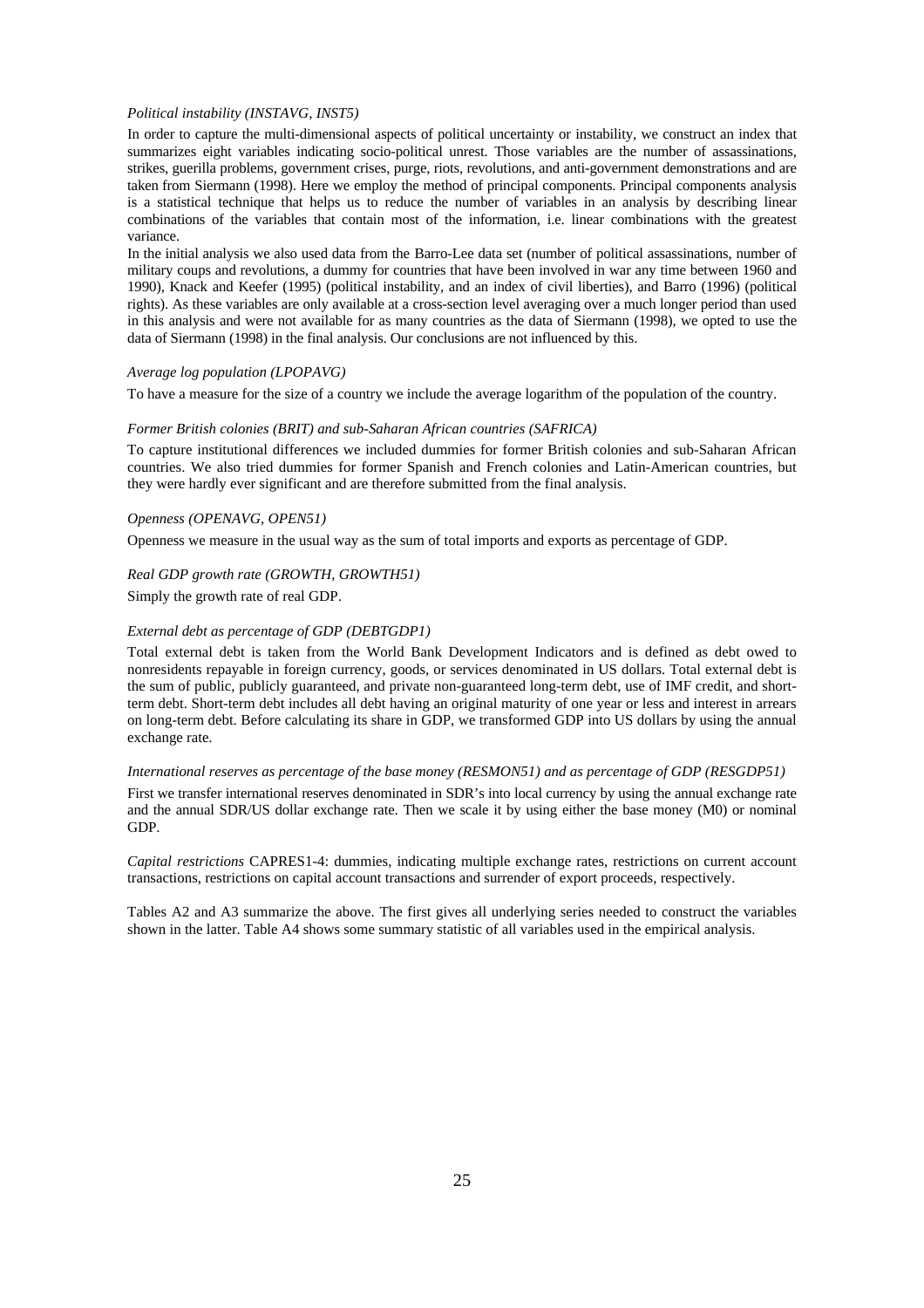| Home country       | Target countries                                    | Pegging                              | Floating             |
|--------------------|-----------------------------------------------------|--------------------------------------|----------------------|
| Argentina          | <b>US</b>                                           | 1992-1994                            | 1980-1991            |
| <b>Bahamas</b>     | <b>US</b>                                           | 1980-1994                            |                      |
| Bahrain            | <b>SDR</b>                                          |                                      | 1980-1994            |
| Bangladesh         | US, Japan, UK                                       | 1980-1981                            |                      |
|                    | US, Japan, Singapore                                | 1982-1991                            |                      |
|                    | US, Japan, Hong Kong                                | 1992-1994                            |                      |
| Belize             | <b>US</b>                                           | 1983-1994                            |                      |
| <b>Botswana</b>    | <b>US</b>                                           | 1980                                 |                      |
|                    | SDR, South Africa                                   | 1981-1994                            |                      |
| <b>Brazil</b>      | <b>US</b>                                           |                                      | 1980-1994            |
| Burundi            | <b>US</b>                                           | 1980-1983                            |                      |
|                    | <b>SDR</b>                                          | 1984-1992                            |                      |
|                    | Belgium, Germany, France                            | 1993-1994                            |                      |
| Chile              | <b>US</b>                                           | 1980-1982                            | 1983-1994            |
| Colombia           | <b>US</b>                                           |                                      | 1980-1994            |
| Costa Rica         | <b>US</b>                                           | 1980-1982                            | 1983-1994            |
| Cyprus             | UK, France, Italy, Germany, Greece, Japan 1980-1994 |                                      |                      |
| Dominican Republic | <b>US</b>                                           | 1980-1985, 1991                      | 1986-1990, 1992-1994 |
| Ecuador            | <b>US</b>                                           | 1980-1983, 1989                      | 1984-1988, 1990-1994 |
| Egypt              | <b>US</b>                                           | 1980-1987                            | 1988-1994            |
| El Salvador        | <b>US</b>                                           | 1980-1985, 1987-1990 1986, 1991-1994 |                      |
| Ethiopia           | <b>US</b>                                           | 1980-1993                            | 1994                 |
| Fiji               | New Zealand, UK, Japan, Australia                   | 1980-1994                            |                      |
| Ghana              | <b>US</b>                                           | 1980-1985, 1987-1994 1986            |                      |
| Greece             | <b>SDR</b>                                          | 1980-1994                            |                      |
| Guatemala          | <b>US</b>                                           | 1980-1990                            | 1991-1994            |
| Haiti              | <b>US</b>                                           | 1980-1991                            | 1992-1994            |
| Honduras           | <b>US</b>                                           | 1980-1990                            | 1991-1994            |
| India              | <b>SDR</b>                                          |                                      | 1980-1994            |
| Indonesia          | <b>SDR</b>                                          |                                      | 1980-1994            |
| Iran               | <b>SDR</b>                                          | 1981-1993                            | 1980, 1994           |
| Jamaica            | <b>US</b>                                           | 1980-1984                            | 1985-1994            |
| Jordan             | <b>SDR</b>                                          | 1980-1989                            |                      |
|                    | Iraq, US, India                                     | 1990-1991                            |                      |
|                    | Iraq, US, Germany                                   | 1992-1994                            |                      |
| Kenya              | <b>SDR</b>                                          | 1980-1988                            |                      |
|                    | UK, Germany, Japan                                  | 1989-1992                            |                      |
|                    | UK, Germany, US                                     | 1993-1994                            |                      |
| Korea South        | US                                                  | 1980                                 | 1981-1994            |
| Kuwait             | Japan, UK, Netherlands                              | 1980-1981                            |                      |
|                    | Japan, Italy, US                                    | 1982, 1984                           |                      |
|                    | Japan, Italy, Netherlands                           | 1983                                 |                      |
|                    | Japan, US, Netherlands                              | 1985-1990, 1993                      |                      |
|                    | Japan, US, Germany                                  | 1991-1992                            |                      |
|                    | Japan, US, India                                    | 1994                                 |                      |
| Madagascar         | France                                              | 1980-1982                            | 1987-1994            |
|                    | France, US, Japan                                   | 1983-1984                            |                      |
|                    | France, US, Germany                                 | 1985-1986                            | 1987-1992            |
|                    | France, Germany, Japan                              |                                      | 1993-1994            |
| Maldives           | Japan, Sri Lanka, Germany                           |                                      | 1980                 |
|                    | Singapore, Japan, Sri Lanka                         |                                      | 1981-1983            |
|                    | Singapore, Japan, Thailand                          |                                      | 1984-1985            |
|                    | Singapore, Thailand, Germany                        | 1986-1987                            | 1988                 |
|                    | Singapore, Thailand, UK                             |                                      | 1989                 |
|                    | Singapore, UK, Sri Lanka                            |                                      | 1990-1994            |
|                    |                                                     |                                      |                      |

*Table A1:* Summary of countries and their pegging decisions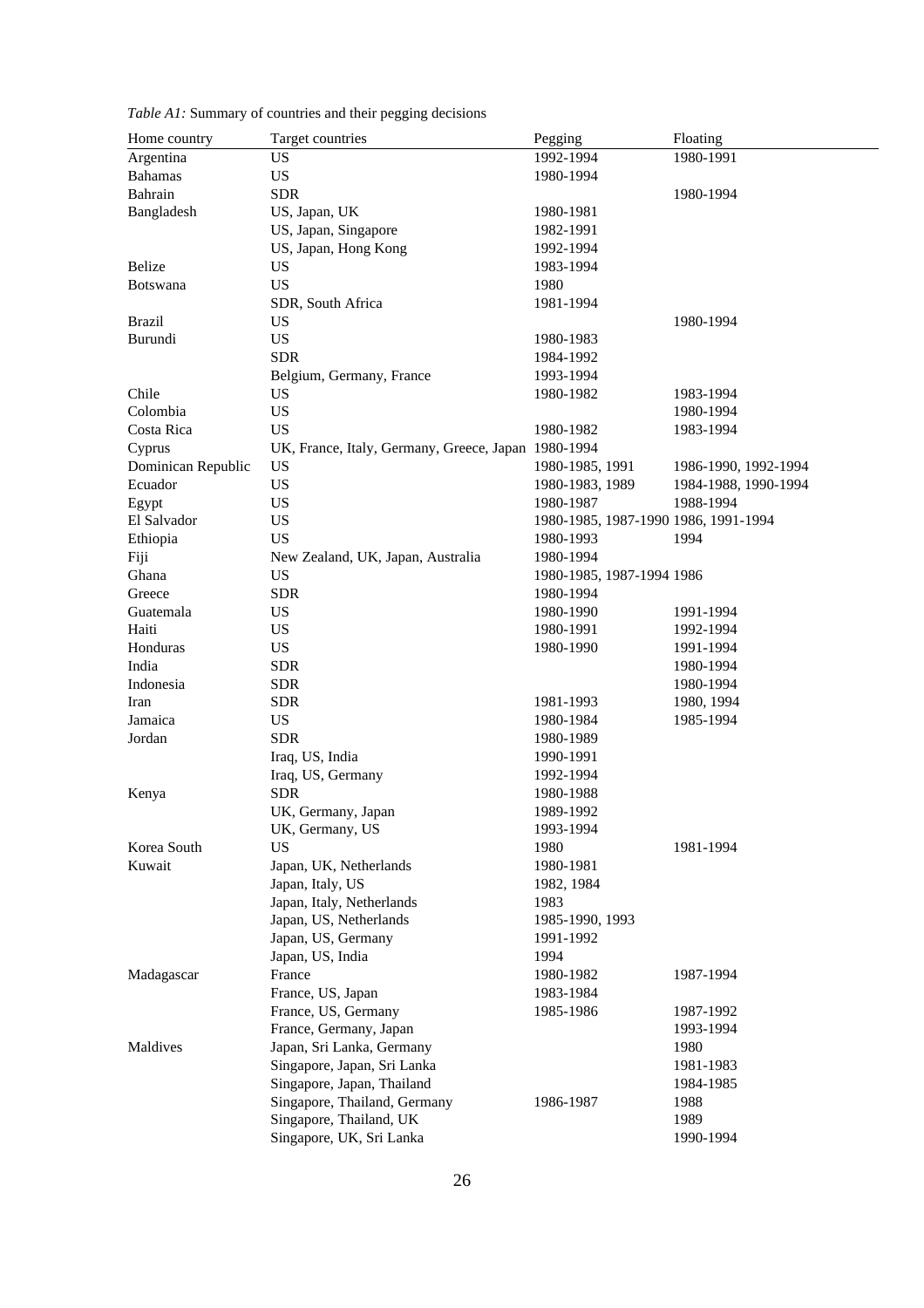| Malawi              | <b>SDR</b>                        | 1980-1984                      |                                     |
|---------------------|-----------------------------------|--------------------------------|-------------------------------------|
|                     | South Africa, UK, Germany         | 1985-1990                      |                                     |
|                     | South Africa, US, Japan           | 1991                           |                                     |
|                     | South Africa, Germany, Japan      | 1992-1993                      |                                     |
|                     | South Africa, Zimbabwe, Japan     | 1994                           |                                     |
| Malaysia            | Japan, US, Singapore              | 1980-1993                      | 1994                                |
| Malta               | UK, Germany, Italy                | 1980-1994                      |                                     |
| <b>Mauritius</b>    | <b>SDR</b>                        | 1980-1983                      |                                     |
|                     | UK, France, Germany               | 1984-1991                      |                                     |
|                     | UK, France, South Africa          | 1992                           |                                     |
|                     | UK, France, US                    | 1993-1994                      |                                     |
| Mexico              | <b>US</b>                         | 1983                           | 1980-1982, 1984-1994                |
| Morocco             | France, Spain, Germany            | 1980                           | 1981-1982, 1985, 1987-1988,<br>1990 |
|                     | France, Spain, US                 | 1993-1994                      | 1983-1984, 1986, 1989               |
|                     | France, Spain, Italy              | 1991-1992                      |                                     |
| Mozambique          | Thailand, Italy, US               | 1986-1987                      |                                     |
|                     | <b>US</b>                         | 1988-1989                      |                                     |
|                     | US, Thailand, Italy               | 1991                           |                                     |
|                     | US, Portugal, Spain               |                                | 1992                                |
|                     | South Africa, Zimbabwe, Portugal  |                                | 1993-1994                           |
| Nepal               | <b>US</b>                         | 1980-1983                      |                                     |
|                     | Hong Kong, Japan, Germany         | 1984-1985                      |                                     |
|                     | Japan, Germany, Singapore         | 1986-1990                      |                                     |
|                     | Germany, Japan, India             | 1991-1993                      |                                     |
|                     | Germany, India, Thailand          | 1994                           |                                     |
| Nicaragua           | <b>US</b>                         | 1980-1993                      | 1994                                |
| Nigeria             | <b>SDR</b>                        |                                | 1980-1994                           |
| Pakistan            | US                                | 1980-1982                      | 1983-1994                           |
| Paraguay            | <b>US</b>                         | 1980-1989                      | 1990-1994                           |
| Peru                | <b>US</b>                         | 1986-1990                      | 1980-1985, 1991-1994                |
| Philippines         | <b>SDR</b>                        |                                | 1980-1994                           |
| Saudi Arabia        | <b>SDR</b>                        |                                | 1980-1994                           |
| Singapore           | Malaysia, Japan, US               | 1980-1988                      | 1989-1994                           |
|                     | Japan, Australia, Singapore       | 1991-1994                      |                                     |
| South Africa        | <b>SDR</b>                        |                                | 1980-1994                           |
| Sri Lanka           | <b>SDR</b>                        |                                | 1980-1994                           |
| Swaziland           | South Africa                      | 1980-1994                      |                                     |
| Syria               | <b>US</b>                         | 1980-1994                      |                                     |
| Tanzania            | UK, Germany, Japan                | 1980-1993                      | 1994                                |
| Thailand            | Japan, US, Singapore              | 1980-1981, 1985-1994 1982-1984 |                                     |
| Trinidad and Tobago | <b>US</b>                         | 1980-1993                      | 1994                                |
| Tunisia             | France, Italy, Germany            | 1980-1988                      | 1989-1994                           |
| Turkey              | <b>SDR</b>                        |                                | 1980-1994                           |
| Uganda              | <b>US</b>                         | 1988-1990                      |                                     |
|                     | UK, Kenya, Germany                | 1991                           |                                     |
| Uruguay             | <b>SDR</b>                        |                                | 1980-1994                           |
| Vanuatu             | France                            | 1982                           |                                     |
|                     | <b>SDR</b>                        | 1983-1988                      |                                     |
|                     | Japan, Italy, Spain               | 1989                           |                                     |
|                     | Japan, Italy, Australia           | 1990-1994                      |                                     |
| Venezuela           | <b>US</b>                         | 1980-1989                      | 1990-1994                           |
| Zaire (Congo)       | <b>SDR</b>                        | 1980-1983                      | 1984-1994                           |
| Zambia              | <b>SDR</b>                        | 1980-1983, 1990-1991           |                                     |
|                     | Japan, South Africa, Saudi Arabia | 1984                           |                                     |
|                     | Japan, UK, US                     | 1985                           |                                     |
|                     | <b>US</b>                         | 1988-1989                      |                                     |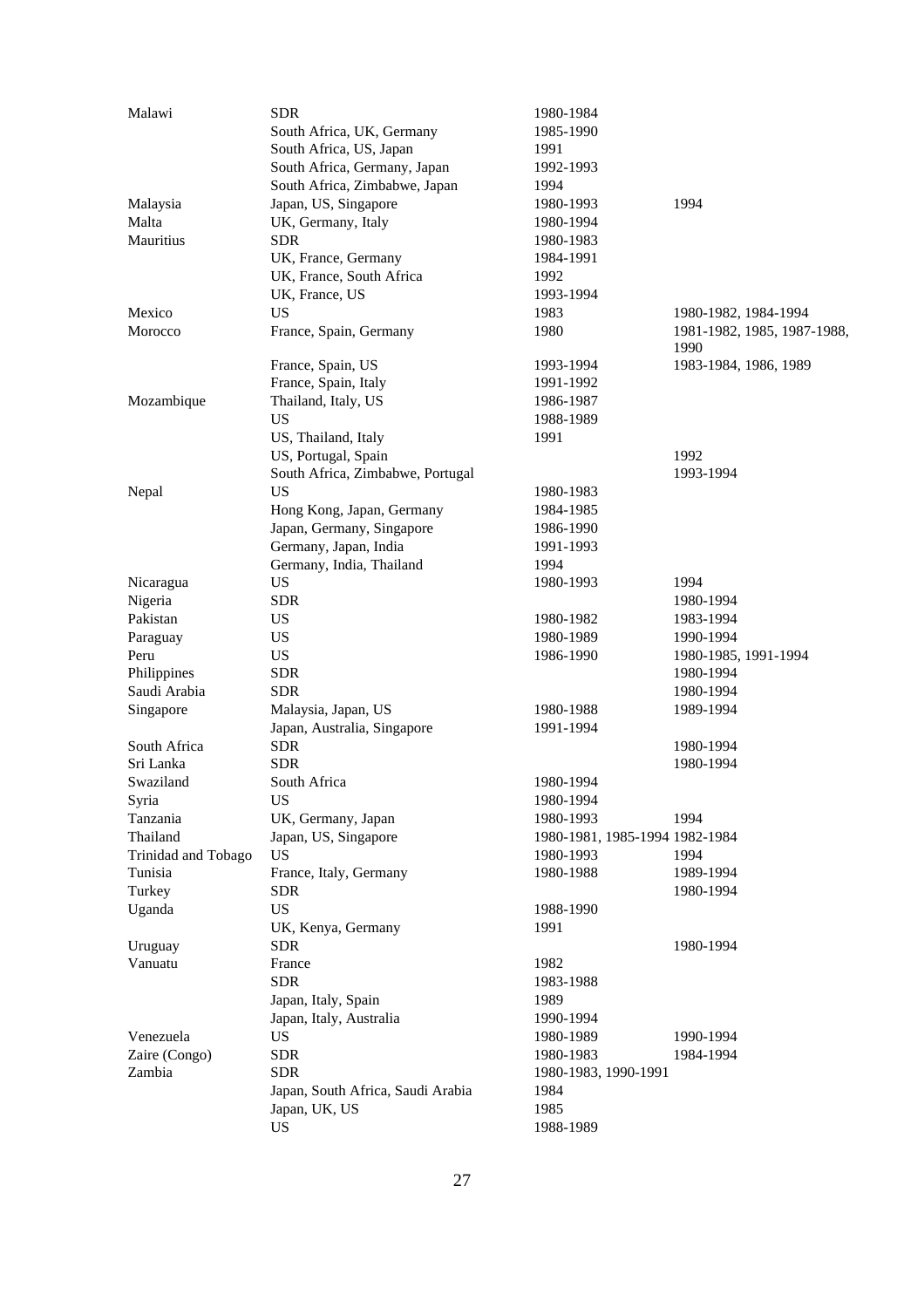Zimbabwe

| South Africa, UK, Germany     | 1981      |
|-------------------------------|-----------|
| South Africa, UK, US          | 1982-1983 |
| UK, US, Germany               | 1984      |
| UK, Germany, Italy            | 1985      |
| South Africa, UK, Germany, US | 1986-1994 |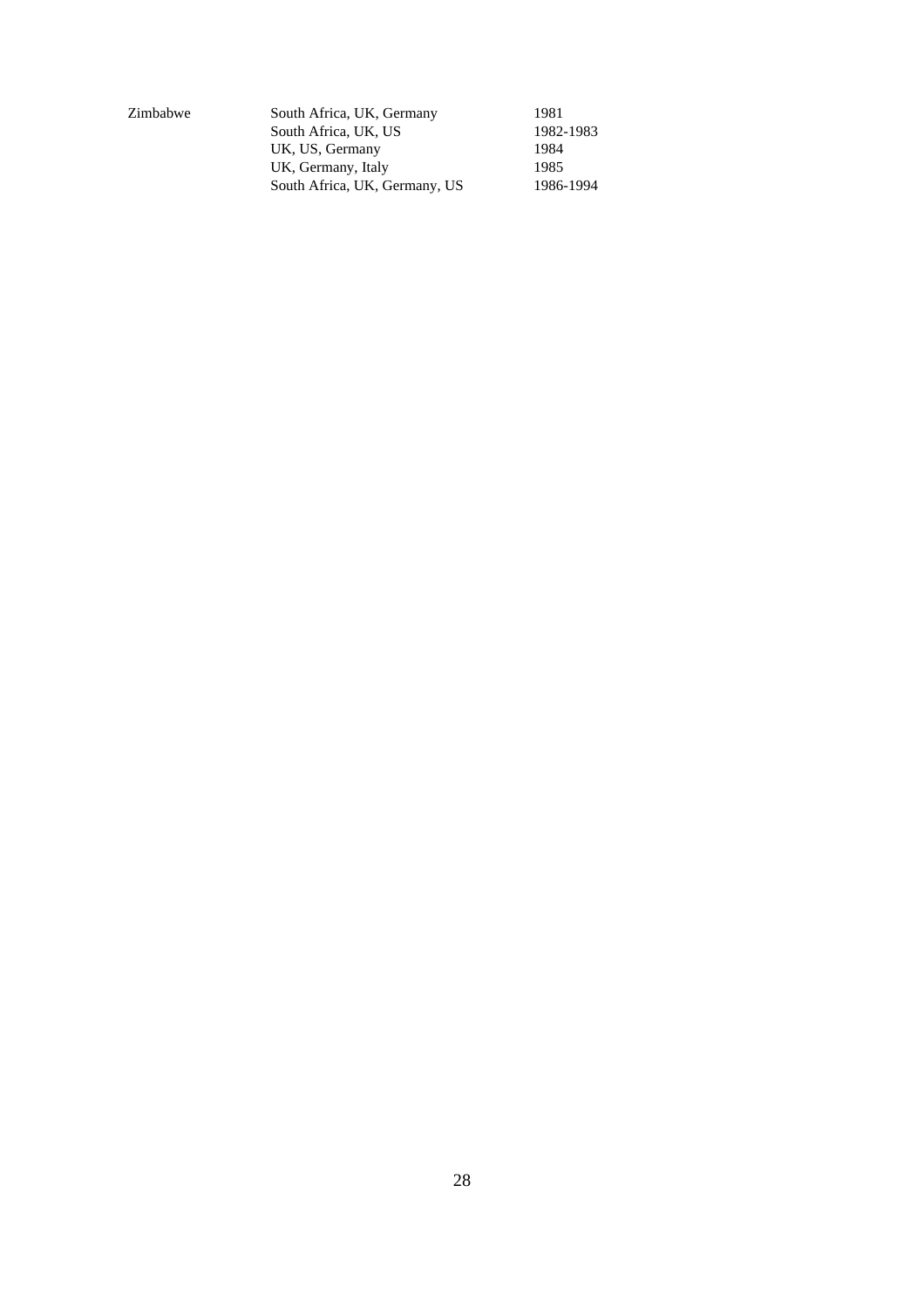*Table A2:* Original series used to construct the different variables

|                | Abbreviation Description                            | Unit                             |         | <b>Frequency Countries</b> | Source                                                 |
|----------------|-----------------------------------------------------|----------------------------------|---------|----------------------------|--------------------------------------------------------|
| <b>PEGIMF</b>  | Official pegging strategy                           | Dummy                            | Annual  | Home                       | <b>IMF</b>                                             |
| <b>TARGET</b>  | Actual or potential pegged-to-                      | Dummy                            | Annual  | Home                       | <b>IMF Trade Statistics</b>                            |
|                | currency                                            |                                  |         |                            |                                                        |
| <b>EXCH</b>    | Monthly exchange rate                               | Local currency per US\$          | Monthly | Home $&$                   | IFS cd-rom                                             |
| <b>AEXCH</b>   |                                                     |                                  | Annual  | Target<br>Home &           | IFS cd-rom                                             |
|                | Annual exchange rate                                | Local currency per US\$          |         | Target                     |                                                        |
|                | CAPRES1-4 Dummies indicating capital controls Dummy |                                  | Annual  | Home                       | Gian Maria Milesi-Ferretti                             |
| <b>GDP</b>     | Real GDP                                            | Local currency, constant         | Annual  | Home $&$                   | IFS cd-rom                                             |
|                |                                                     | prices                           |         | Target                     |                                                        |
| <b>GDPNOM</b>  | <b>Nominal GDP</b>                                  | Local currency                   | Annual  | Home                       | IFS cd-rom                                             |
| <b>DCPI</b>    | <b>Changes in Consumer Prices</b>                   | Percentage                       | Annual  | Home $&$                   | IFS cd-rom                                             |
|                |                                                     |                                  |         | Target                     |                                                        |
| <b>TOR</b>     | Central Bank Independence                           | No of change in governors Annual |         | Home                       | Own dataset                                            |
|                | (Turnover Rate)                                     |                                  |         |                            |                                                        |
| <b>DEBT</b>    | External debt                                       | US\$                             | Annual  | Home                       | World Bank                                             |
| <b>IMP</b>     | Nominal imports                                     | Local currency                   | Annual  | Home                       | IFS cd-rom                                             |
| <b>EXP</b>     | Nominal exports                                     | Local currency                   | Annual  | Home                       | IFS cd-rom                                             |
| <b>POP</b>     | Population                                          | Number                           | Annual  | Home                       | IFS cd-rom                                             |
| <b>BMON</b>    | Reserve/Base money (M0)                             | Local currency                   | Annual  | Home                       | IFS cd-rom                                             |
| <b>RES</b>     | <b>International Reserves</b>                       | <b>SDR</b>                       | Annual  | Home                       | IFS cd-rom                                             |
| <b>SDRDOL</b>  | Annual SDR Exchange Rate                            | SDR per US\$                     | Annual  | Home                       | IFS cd-rom                                             |
| ASSAS          | Assassinations                                      | Dummy                            | Annual  | Home                       | Clemens Siermann                                       |
| <b>STRIKE</b>  | <b>Strikes</b>                                      | Dummy                            | Annual  | Home                       | <b>Clemens Siermann</b>                                |
| <b>GUERIL</b>  | Guerrilla                                           | Dummy                            | Annual  | Home                       | Clemens Siermann                                       |
| <b>CRGOV</b>   | Crisis (government)                                 | Dummy                            | Annual  | Home                       | Clemens Siermann                                       |
| <b>PURGE</b>   | Purge                                               | Dummy                            | Annual  | Home                       | <b>Clemens Siermann</b>                                |
| <b>RIOTS</b>   | Riots                                               | Dummy                            | Annual  | Home                       | <b>Clemens Siermann</b>                                |
| <b>REVOL</b>   | <b>Revolutions</b>                                  | Dummy                            | Annual  | Home                       | <b>Clemens Siermann</b>                                |
| <b>DEMON</b>   | Anti-government demonstrations                      | Dummy                            | Annual  | Home                       | <b>Clemens Siermann</b>                                |
| <b>BRIT</b>    | Dummy for former British colonies                   | Dummy                            |         | Home                       | Barro (1996) & The Political Reference Almanac         |
|                |                                                     |                                  |         |                            | (http://www.polisci.com)                               |
| <b>SAFRICA</b> | Dummy for sub-Saharan African                       | Dummy                            |         | Home                       | Sala-i-Martin (1997) & The Political Reference Almanac |
|                | countries                                           |                                  |         |                            | (http://www.polisci.com)                               |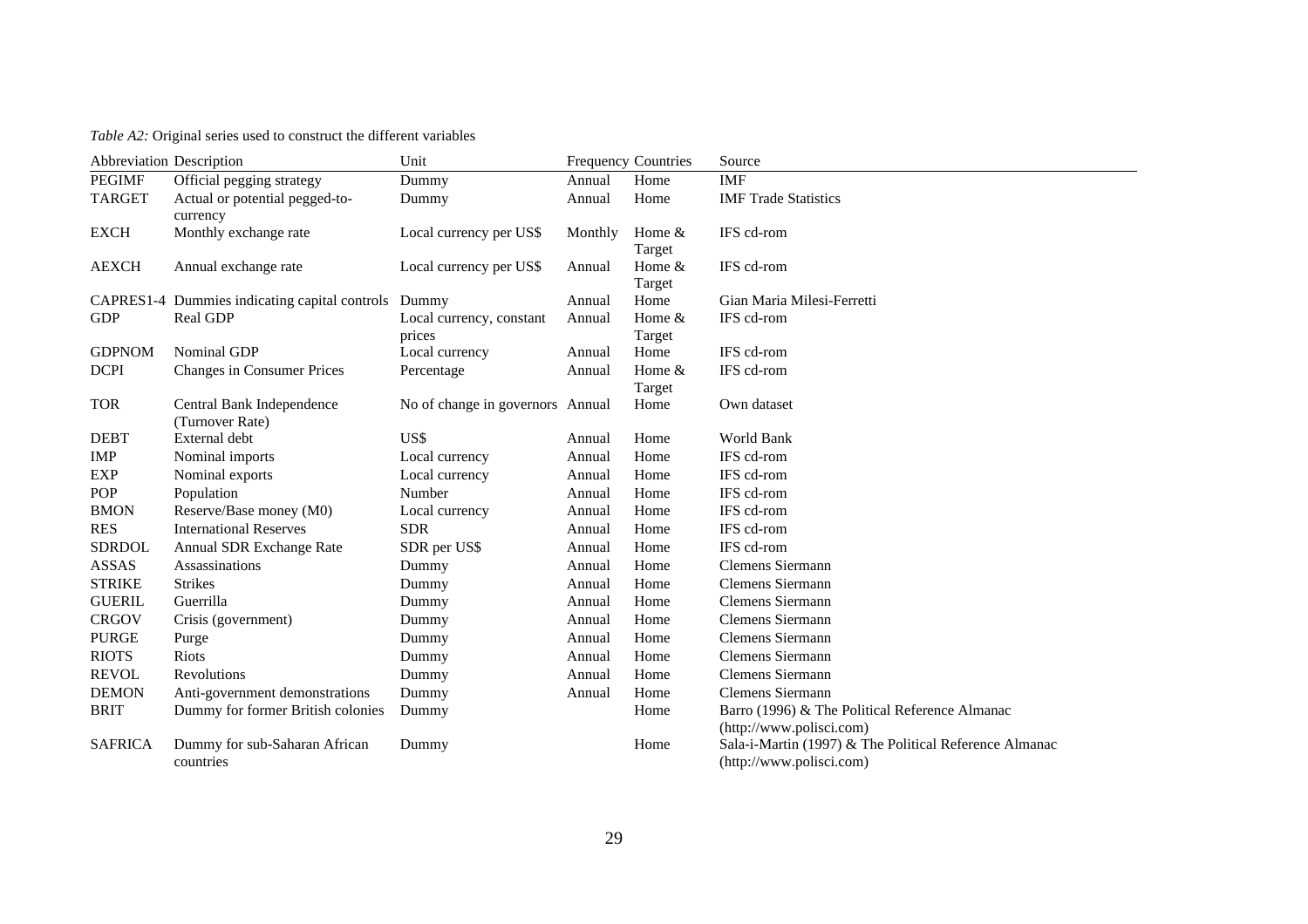*Table A3:* Constructed variables used in the empirical analysis

| Abbreviation     | Description                                                                         | Underlying series                                 |
|------------------|-------------------------------------------------------------------------------------|---------------------------------------------------|
| PEGSTD           | Standard deviation of percentage change in exchange rate                            | EXCH, TARGET                                      |
| VARGDPH          | Variance real GDP shocks home                                                       | <b>GDP</b>                                        |
| <b>VARGDPT</b>   | Variance real GDP shocks target                                                     | TARGET, GDP, AEXCH                                |
| <b>CORGDP</b>    | Correlation real GDP shocks                                                         | TARGET, GDP, AEXCH                                |
| <b>VARDCPIH</b>  | Variance inflation shocks home                                                      | <b>DCPI</b>                                       |
| <b>VARDCPIT</b>  | Variance inflation shocks target                                                    | TARGET, DCPI                                      |
| <b>CORDCPI</b>   | Correlation inflation shocks                                                        | TARGET, DCPI                                      |
| <b>TORAVG</b>    | Average turnover rate                                                               | <b>TOR</b>                                        |
| TOR <sub>5</sub> | 5-years moving average turnover rate                                                | <b>TOR</b>                                        |
| <b>INSTAVG</b>   | Average political instability measure                                               | ASSAS, CRGOV, DEMON, GUERIL, PURGE, REVOL, RIOTS, |
|                  |                                                                                     | <b>STRIKE</b>                                     |
| <b>INST5</b>     | 5-years moving average political instability measure                                | ASSAS, CRGOV, DEMON, GUERIL, PURGE, REVOL, RIOTS, |
|                  |                                                                                     | <b>STRIKE</b>                                     |
| <b>LPOPAVG</b>   | Average log population                                                              | <b>POP</b>                                        |
| <b>OPENAVG</b>   | Average openness                                                                    | IMP, EXP, GDPNOM                                  |
| OPEN51           | Lagged 5-years moving average openness                                              | IMP, EXP, GDPNOM                                  |
| GROWTH51         | Lagged 5-years moving average real GDP growth rate                                  | <b>GDP</b>                                        |
| <b>GROWTH</b>    | Real GDP growth rate                                                                | <b>GDP</b>                                        |
| DEBTGDP1         | Lagged external debt as percentage of GDP                                           | DEBT, AEXCH, GDPNOM                               |
| <b>DEBTGDP</b>   | External debt as percentage of GDP                                                  | DEBT, AEXCH, GDPNOM                               |
| <b>RESMON51</b>  | Lagged 5-years moving average of international reserves as percentage of base money | RES, SDRDOL, AEXCH, BMON                          |
| RESGDP51         | Lagged 5-years moving average of international reserves as percentage of GDP        | RES, SDRDOL, AEXCH, GDPNOM                        |